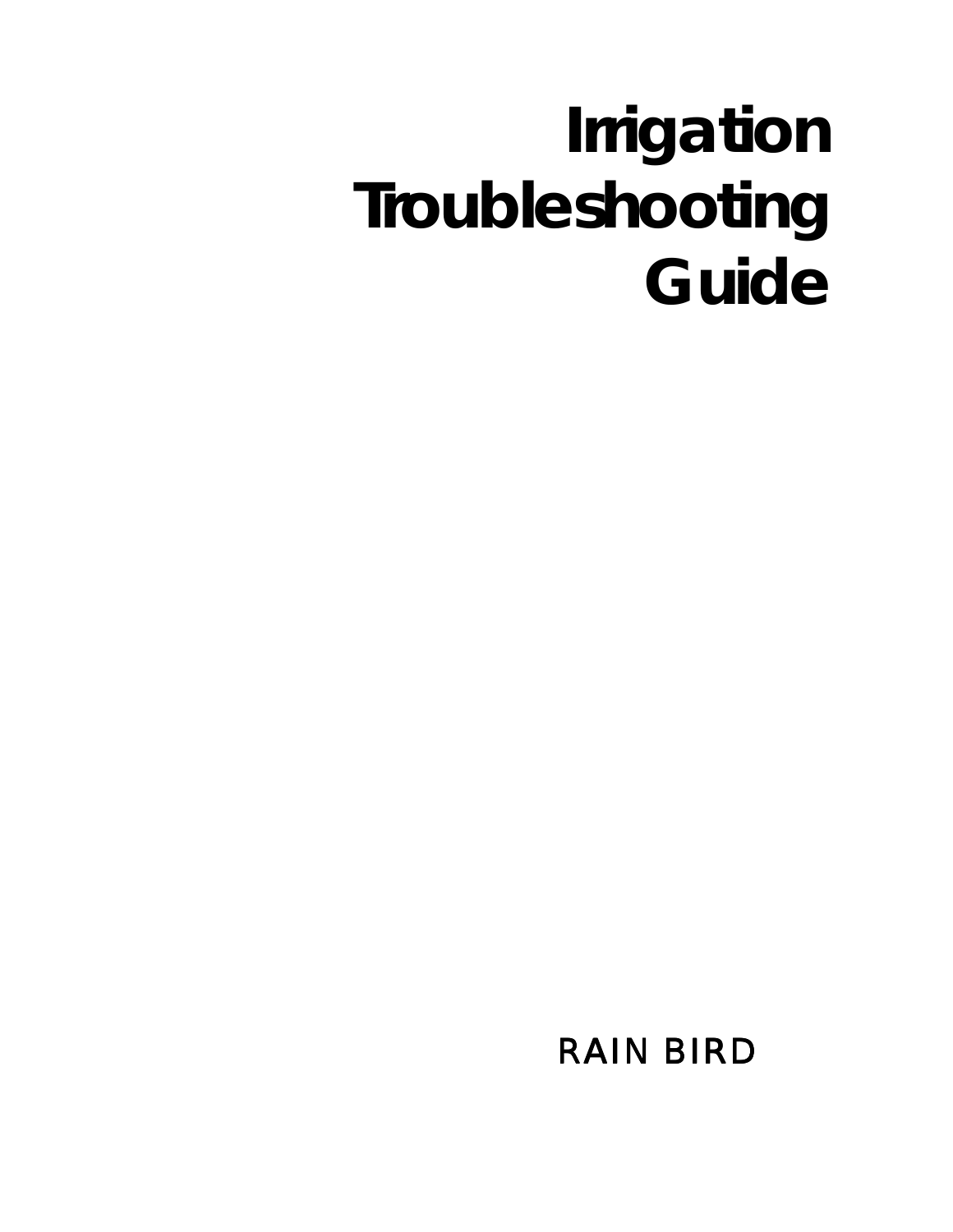### **TABLE OF CONTENTS**

### **SUBJECT**

| <b>Introduction</b> |                                                                                              | Page           |
|---------------------|----------------------------------------------------------------------------------------------|----------------|
| <b>Section 1</b>    | <b>SPRAY HEADS</b><br>Common problems, troubleshooting                                       | $\overline{2}$ |
| <b>Section 2</b>    | <b>IMPACT SPRINKLERS, &amp; MAXI-PAW</b><br>Operation, common problems, and troubleshooting  | 3              |
| <b>Section 3</b>    | <b>CLOSED CASE ROTORS</b><br><b>T-Bird</b><br>Operation, arc adjustment, and troubleshooting | 5              |
|                     | $R-50$<br>Operation, arc adjustment, and troubleshooting                                     | 6              |
|                     | $R-70$<br>Operation, arc adjustment, and troubleshooting                                     | 7              |
| <b>Section 4</b>    | <b>REMOTE CONTROL VALVES</b><br>Operation, common problems, and troubleshooting              | 9              |
| <b>Section 5</b>    | <b>CONTROLLERS</b><br>General troubleshooting                                                | 11             |
|                     | Electromechanical troubleshooting                                                            | 12             |
|                     | Hybrid/Solid State troubleshooting                                                           | 14             |
|                     | Microprocessor lockup problems                                                               | 15             |
| <b>Section 6</b>    | <b>VOLT OHM-METER</b><br>Operation, electrical terms, how to measure<br>resistance           | 16             |
| <b>Section 7</b>    | <b>RELAYS</b><br>Relay description, and operation                                            | 19             |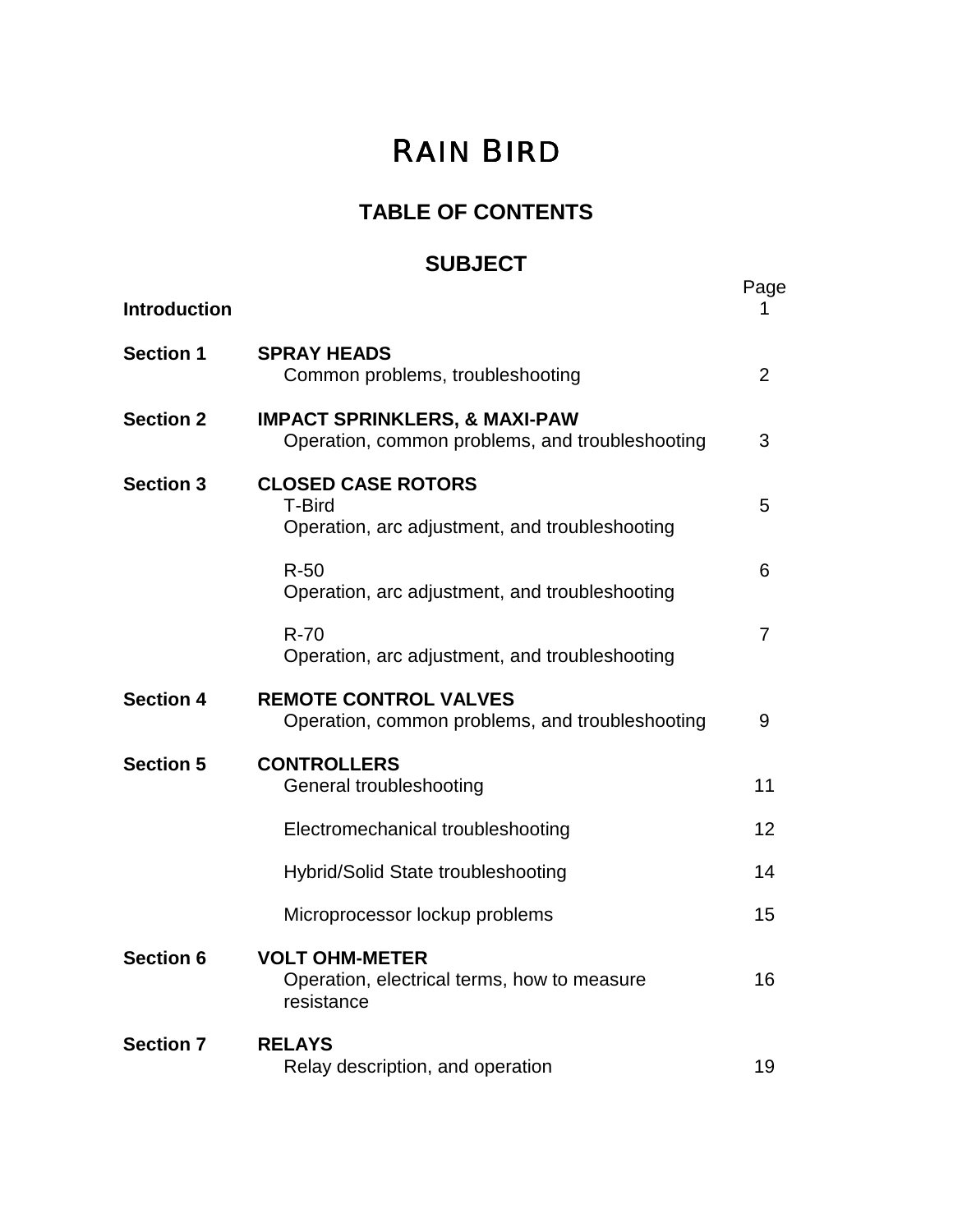### **INTRODUCTION**

The following pages are a compilation of class information from the Rain Bird ASC seminar "Troubleshooting an Irrigation System." Its purpose is to serve as a reference manual for troubleshooting problems. We hope that you keep this manual and refer to it when needed. Remember, you don't have to know the answer, you just need to know where to look for the answer.

We also encourage you to share this information with your coworkers. We at Rain Bird have always believed that education is the way to improve not only ourselves, but also our industry.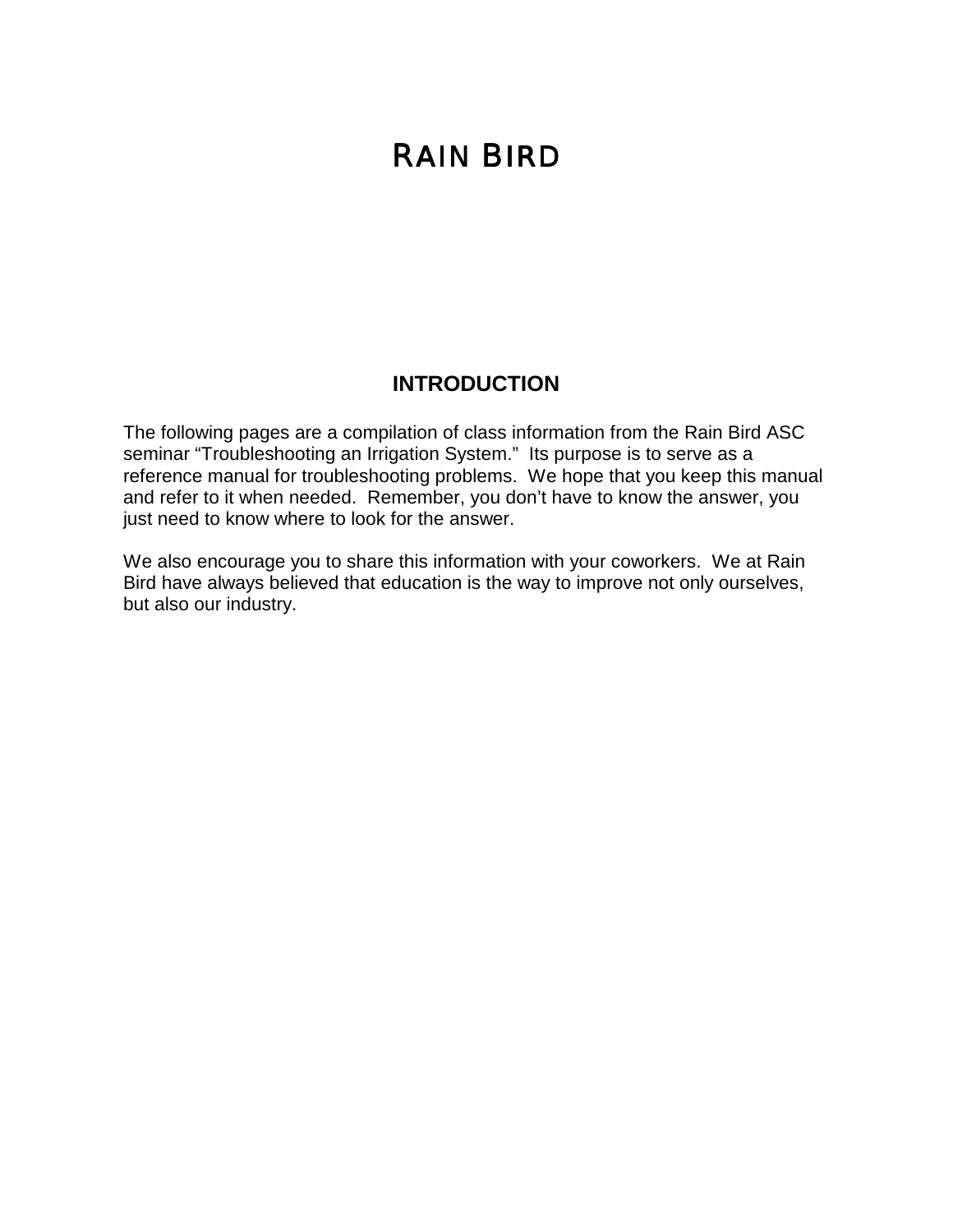### **SPRAY HEADS**

Spray heads are relatively simple to troubleshoot. Below are the most common problems found with spray heads.

- **Misting** This is a result of excessive water pressure. Reducing the pressure may be done in one of two ways.
- 1. Using the flow control on the remote control valve, or
- 2. Installing a pressure regulator before or on the valve
- **Inaccurate pattern** This is usually caused by some type of blockage, either in the nozzle itself or in the screen. Only water, air, or a soft bristled object should be used to clean the nozzle and water to clean the screen.
- **Leaking around the stem** (also known as "blow by") This is usually caused by debris between the wiper seal and stem. A quick way to solve this problem is to step down lightly on the stem while the sprinkler is in operation. This causes water to flush quickly between the stem and cap, taking the debris with it. If this doesn't work, the cap is probably damaged and needs to be replaced.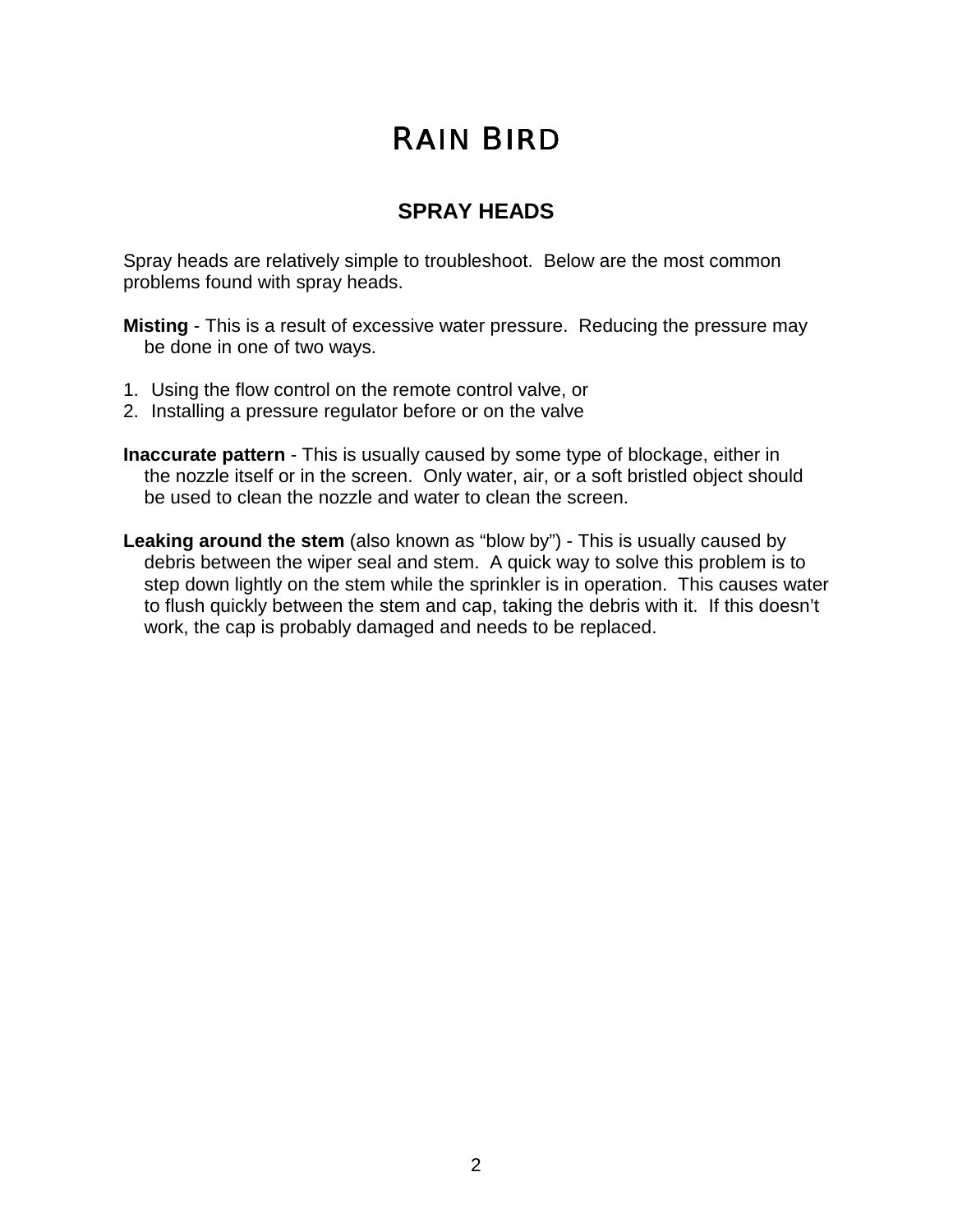### **IMPACT SPRINKLERS**

All impact sprinklers work in the same basic fashion. This includes impact style rotors as well as most of the different styles or brands available today. The following is a quick overview of how an impact sprinkler works.

#### **Operation**

Water enters the bottom of the sprinkler through the bearing nipple, proceeds up through the body and exits out the nozzle. When the water hits the arm, it is propelled out away from the sprinkler. This action causes the arm to pivot away from the water stream, creating tension on the arm spring. When the spring tension is stronger than the force against it, the arm moves quickly toward the water stream and "impacts" against the body. This "impact" causes the sprinkler to turn in a very consistent manner. This is where the term "impact" was derived from.

All Rain Bird Sprinklers share a common trait. This common trait is *very important* when troubleshooting impact sprinklers!

#### **All Rain Bird Sprinklers Are Water Lubricated**

The worst thing that can be done to an impact style sprinkler is to apply a foreign lubricant. This includes oil, WD-40, silicone, Teflon, pipe dope, etc. These foreign lubricants might make the sprinkler work right away, but it will actually cause the sprinkler to wear out faster. Foreign lubricants attract dust and debris. When lubricants are applied to the bearing washers initially, an oil base forms on the washers. This allows the sprinkler to spin freely for a short time only! Over time, dust is attracted to the washers on the bearing stack. This causes additional friction on the washers and causes them to wear out much faster. If foreign lubricants have been applied, all of the washers and seals will need to be replaced. It is also a good idea to clean the brass at this time by a process called bead blasting.

This ability to rebuild an impact is one of its biggest advantages. Impact sprinklers are totally serviceable in the field. If a foreign lubricant has been used, or if the sprinkler is just worn out from years of use, *most parts are available and it is totally serviceable!* By simply replacing worn parts (usually washers, seals, and springs) the sprinkler will be in operation for several more years of reliable service.

#### **Troubleshooting**

First check for the obvious. Problems such as:

- 
- ✻ dirt or debris in case or nozzle ✻ foreign lubricants
- ✻ turf obstruction ✻ broken arms, trips, etc.
	-
- 
- ✻ excessive water pressure ✻ inadequate water pressure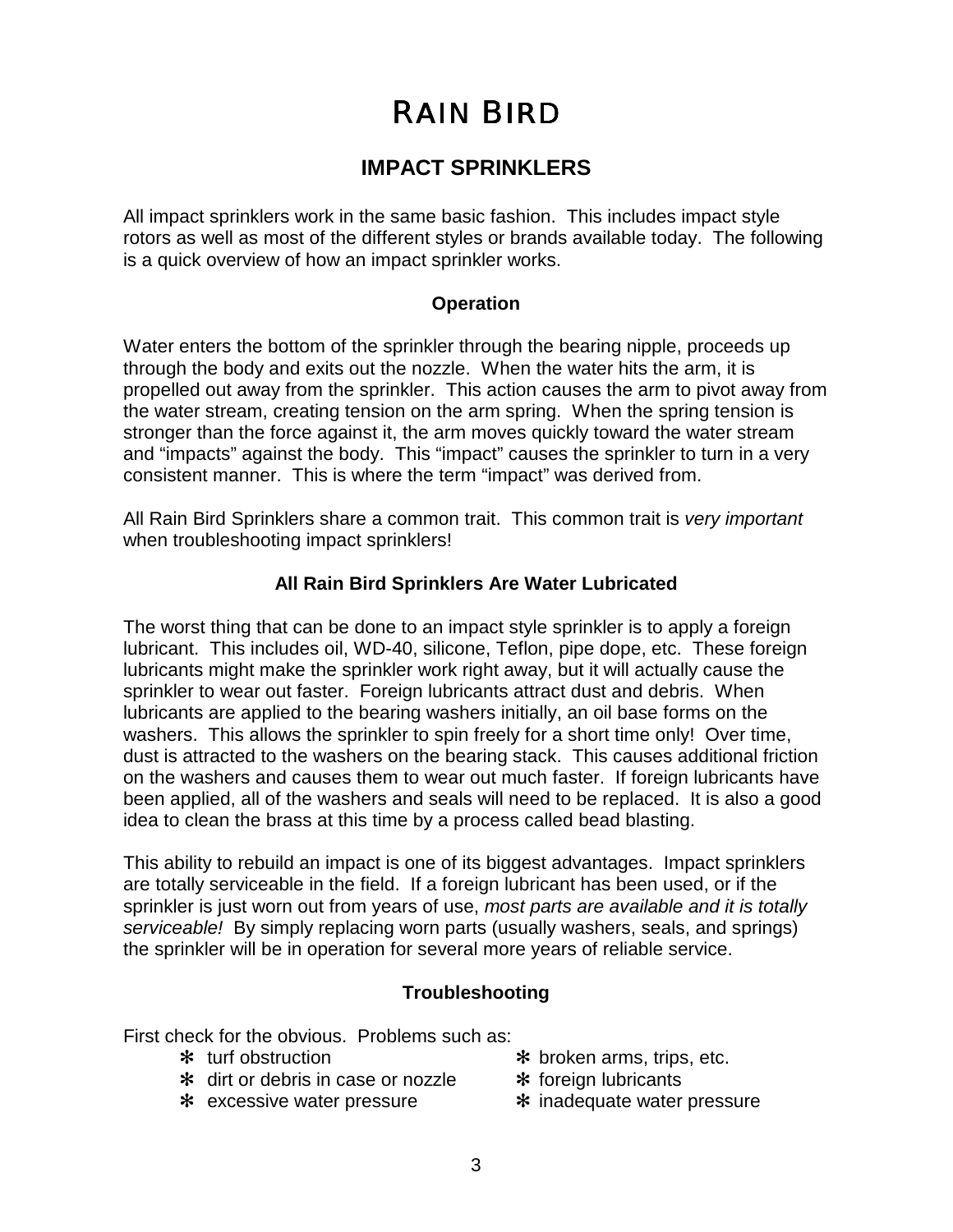#### **Common Problems**

- **The sprinkler is stuck or won't return** The most common reason for this is water pressure that is too high or to low. Impact sprinklers can fail under either scenario. To determine what the operating pressure is, a pitot tube and a pressure gauge may be used to get a pressure reading at the head. This is done by placing the end of the pitot tube in the water stream, as close to the nozzle as possible. *It is important to not place the end of the pitot tube inside of the nozzle opening.* This can scratch the inner wall of the nozzle, as well as giving an inaccurate pressure reading. If the inner wall of the nozzle is scratched, the distribution pattern may be effected. Any of the previously mentioned problems can result in a non-rotating sprinkler.
- **The sprinkler is leaking** This is normally caused by worn washers and seals. They should be replaced at this time.
- **The sprinkler is not throwing as far as it should** This is usually caused by some type of blockage, either in the nozzle or the inlet screen. Cleaning the nozzle should be done with air, water or a soft bristled object (such as a pipe cleaner). *Do not use wire or a screwdriver!* This can scratch the nozzle.

### **MAXI-PAW™**

The Maxi-Paw<sup>™</sup> is a plastic impact rotor that operates in the same manner as other impacts. The Maxi-Paw™ does have one unique feature, and that is an arm spring that can be changed based on pressure requirements and nozzle size. It comes with the spring in the "A" position. The "A" position is the farthest notch from the counterweight end of the arm (refer to the figure below). This spring should stay in this position if using the 8, 10 or 12 regular nozzles, or the 10 low angle nozzle. The spring should be moved to the "B" position (refer to the figure below) when using the smaller nozzles. This is especially important when used in low pressure situations. Although this is an added feature, if the spring is in the wrong position the Maxi-Paw™ will not trip properly.

To troubleshoot a Maxi-Paw™ sprinkler, follow the same procedures that would be used with any other impact.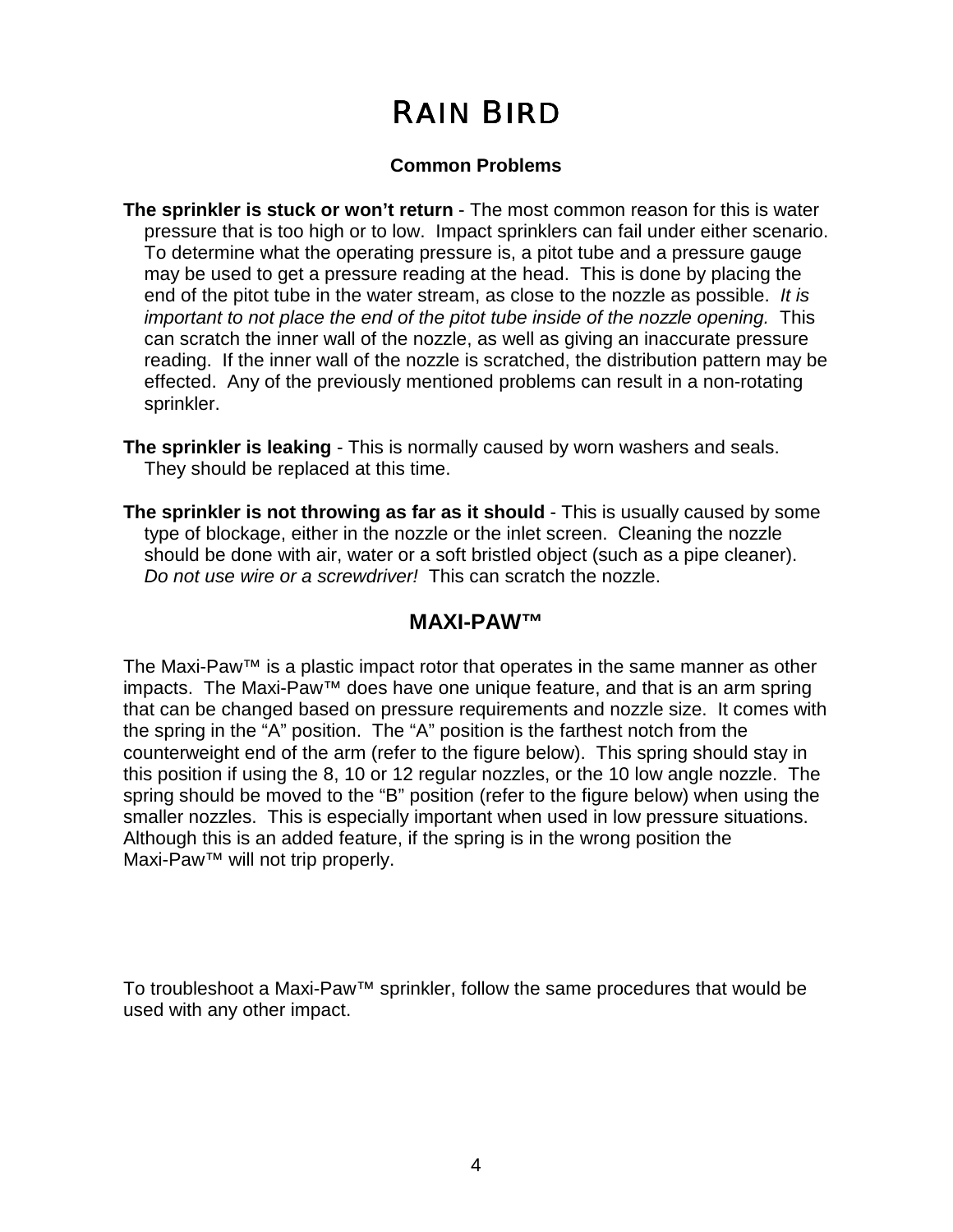### *RAIN BIRD* **T- Bird**

The T- Bird is Rain Bird's first gear driven sprinkler. It is designed to operate in the 25-60 PSI range and cover a radius of 16-30'. It has a pressure compensating flow bushing, resulting in matched precipitation and pressure activated wiper seal.

#### **Arc Adjustment**

- **To increase the arc** Keep in mind that the part circle T- Bird comes preset at 180°. Pull up on the stem, and while holding the textured area, rotate the nozzle until it is turning to the right (clockwise). Slide the vandal collar out of its groove. Push down on the nozzle, and rotate it to the right until the desired arc is obtained. Pull up slightly on the nozzle, *making sure to replace the vandal collar when finished.*
- **To decrease the arc** Pull up on the stem, and while holding the textured area, rotate the nozzle until it just trips at the left stop. Slide the vandal collar out of its groove. Push down on the nozzle, and rotate it to the left (counter-clockwise) until the desired arc is obtained. Pull up slightly on the nozzle, and again be sure to replace the vandal collar. Failure to replace the collar will cause the riser to stay up just a bit. (If it doesn't seal completely, the famed sprinkler harvester comes along and eats the sprinkler!)

#### **Troubleshooting**

**Over tightening the nozzle** - This usually occurs during the initial installation. The proper way to nozzle the T- Bird is to place the nozzle into the cap assembly and begin to turn it to the right (clockwise). After feeling the threads engage, pull the stem up and grasp the area of the riser assembly (this area is textured to ensure a positive grip when wet). *This is the most critical time of the installation process, continue to tighten the nozzle only until it is snug!* If the nozzle is over tightened either the clutch will break, or the omega springs or the gears inside the gear assembly will pop off. In this case, the old saying "the tighter, the better" doesn't apply!

#### **Common Problems**

**Cap to body leaks** - Grit getting caught between the wiper seal and riser. This can cause water to leak from between the riser and cap ( this is also known as blow by). Steps have been taken to prevent this by making the wiper seal deeper and adding a tall spring support. These additions make the wiper seal stronger, thereby preventing grit from entering this area.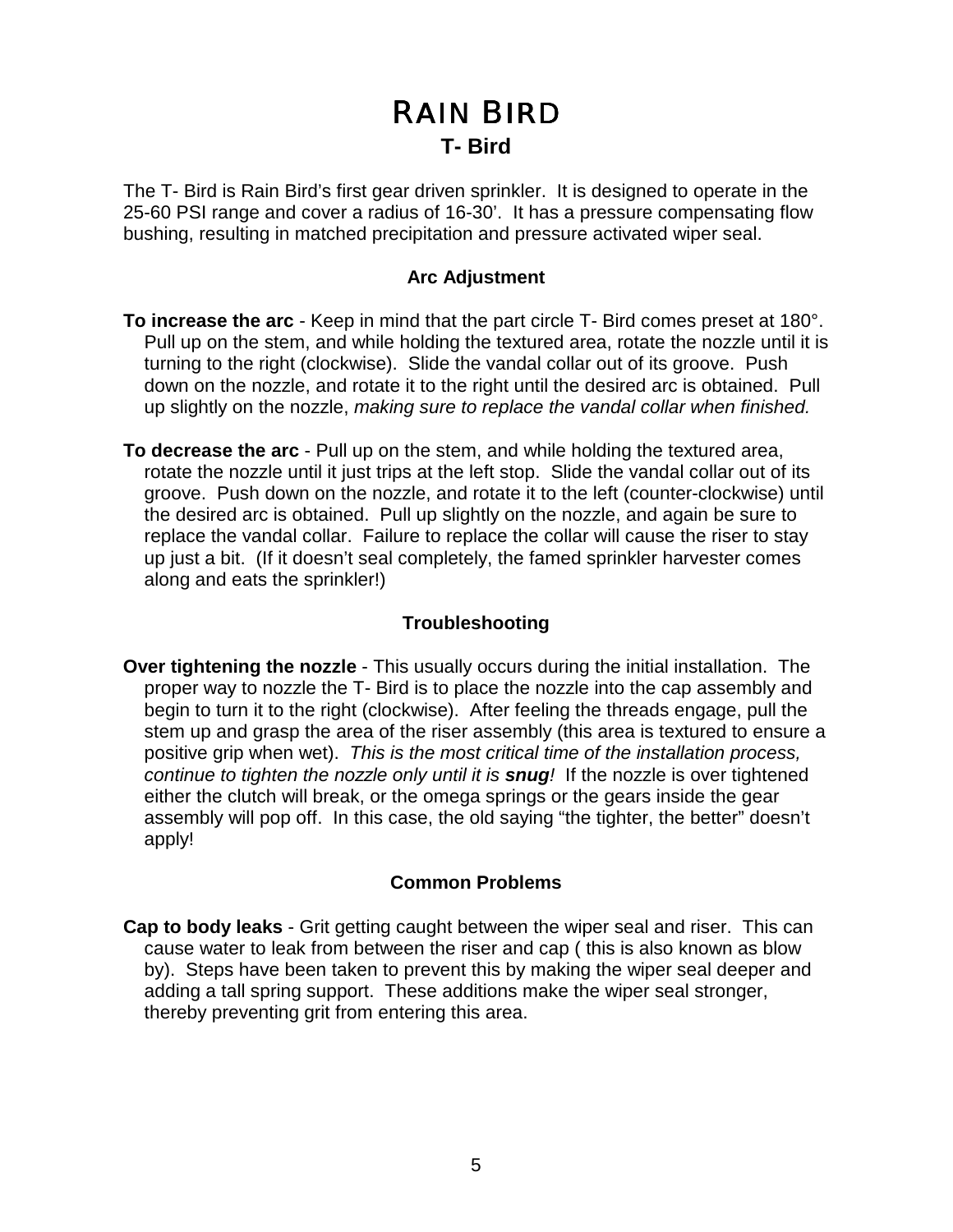### **R-50 TROUBLESHOOTING**

#### **Operation**

The R-50 is an internal impact sprinkler. This means that there are two small stainless steel balls that act as the drive mechanism.

#### **Arc Adjustment**

- **To increase the arc** Keep in mind that the sprinkler is preset to approximately 180°. Pull up on the stem, slide the vandal collar out of its groove. Push down on the nozzle slightly, and rotate the nozzle to the right (clockwise). The arc will be increased by the amount the nozzle is turned. For example, if the arc was previously set for 180°, and it was turned 90° while the nozzle was pushed down, the sprinkler will now have an arc of 270°. *Be sure to replace the vandal collar when finished.*
- **To decrease the arc** Pull up on the stem, slide the vandal collar out of its groove. Push down on the nozzle slightly, and rotate the nozzle to the left (counter-clockwise). The arc will now be decreased by the amount it is turned. *Be sure to replace the vandal collar when finished.*
- **To change the arc to a full circle** Remove the internal assembly from its case. Slide the vandal collar out of its groove, and rotate the nozzle to the right (clockwise) until a strong resistance is felt. It will feel as though it is locked in place. Return the vandal collar to its groove. Rotate the nozzle to the right (clockwise), there should be no resistance felt in the 360° turn.

#### **Troubleshooting**

- **Stalling/fast rotation** Be sure that the adjustable bypass at the bottom of the internal assembly is set to match the nozzle that is installed. If the bypass is set too high, the drive assembly will flood and stall. If set too low, there will not be sufficient water and this can also cause the sprinkler to stall.
- **Cap to body leaks** You might encounter cap to body leaks on some older units. To resolve this, we have tightened the specs on the wiper seal and also added additional spring support around the wiper seal.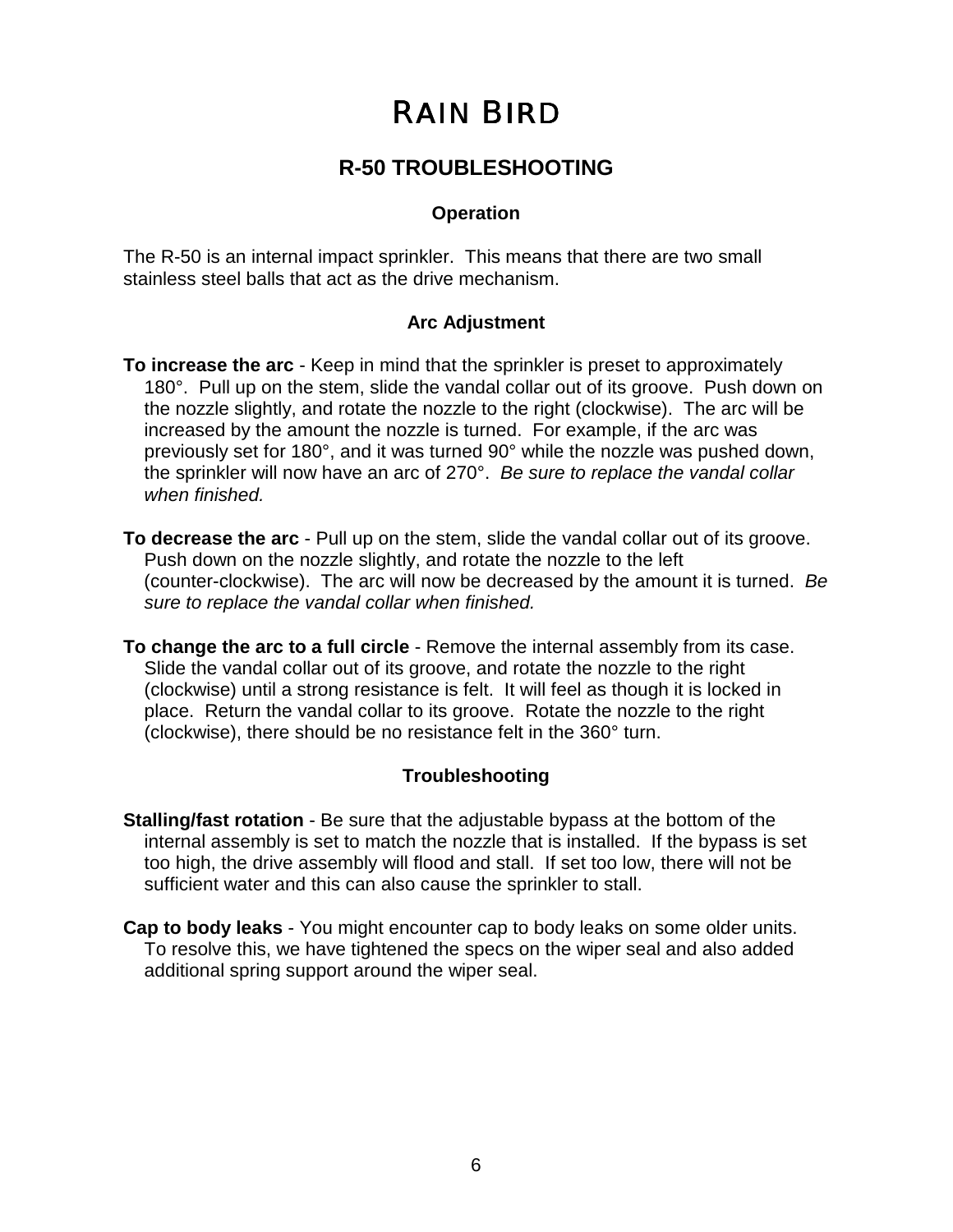#### **R-70**

The R-70 is a piston driven, water lubricated sprinkler. The R-70 was designed to emulate, or mimic, our impact sprinklers. Impact sprinklers are considered to have the most efficient water distribution. The R-70 uses only 2% of the water passing through the unit to drive the head. This gives the R-70 a distinct troubleshooting advantage in that it is an excellent closed case dirty water rotor.

#### **Arc Adjustment**

- **To increase the arc** Keep in mind that the part circle R-70 is preset to approximately 180°. The left edge of the arc is fixed, marked by double ribs on the lower edge of the cover (refer to the drawing below). As the sprinkler is rotating to the right (clockwise), turn the adjustment screw to the adjust (ADJ) position using the thumbwheel. Allow the R-70 to rotate to the approximate desired setting, return the arc adjustment screw to the locked (LKD) position. The rotor will continue to rotate past this point 10-15°. The instant the rotor has started on its counter-clockwise rotation, turn the adjustment screw to the adjust (ADJ) position. When the R-70 has reached the desired arc, turn the adjustment screw to the locked (LKD) position. *Always return the adjustment wheel to the locked (LKD) position.*
- **To decrease the arc** As soon as the R-70 trips at the right edge (now turning counter-clockwise) turn the adjustment screw to the adjust (ADJ) position. When the rotor reaches its desired arc setting, turn the adjustment screw to the locked (LKD) position. *Always return the adjustment wheel to the locked (LKD) position.*

**It is important that you return the arc adjustment screw to the locked position when you are finished. If not, the setting may change!**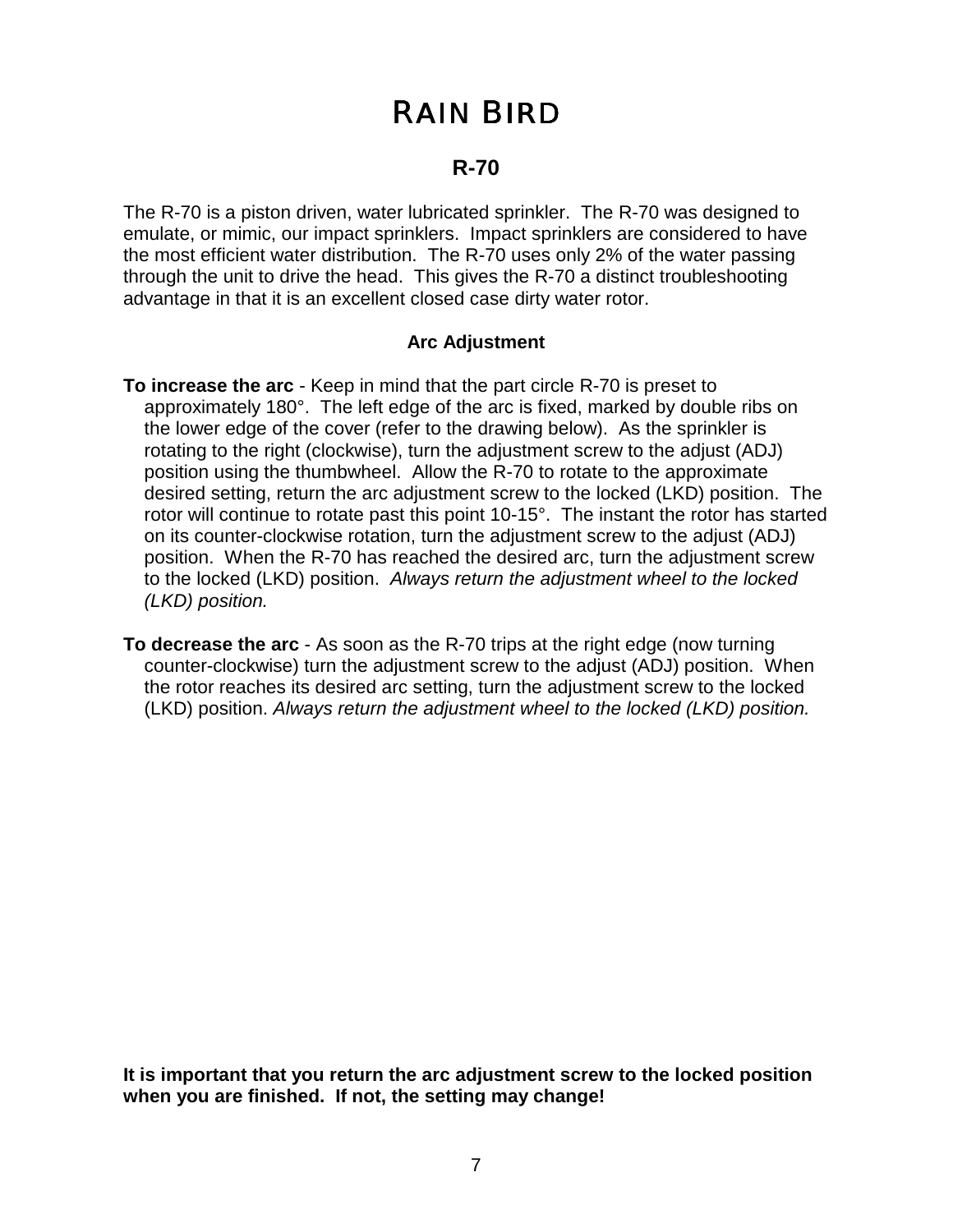#### **Common Problems**

- **Variable arc** As stated above, the adjustment screw must be returned to the locked (LKD) position when the arc adjustment procedure has been completed. Failure to do so may allow the arc to change. The stem should also be inspected to determine if it is of current design. A prior version had a slip clutch built into the stem. Refer to the water distribution section for further information.
- **Water distribution** The current design for R-70 nozzles are referred to as Phase Ι. This nozzle is easily identified from previous series, because:
	- a. "Rain Bird" is now stamped on the top of the nozzle.
	- b. The nozzle color coding, signifying the nozzle size, visible from the top.

Be aware that several years ago, there was a different version of the stem in the R-70. The current stem has two tabs that protrude up from the top of the stem 180° apart from each other (refer to the drawing below). When installing the Phase I nozzles on the old style stem, it is possible that as the nozzle engages, the fixed left arc will change. In order to correct this problem, it is necessary to replace the stem with the new style. *The stem must be replaced before the Phase* <sup>Ι</sup> *nozzle is installed on the old stem, as damage may occur to the nozzle.* Contact your inside sales person for more information.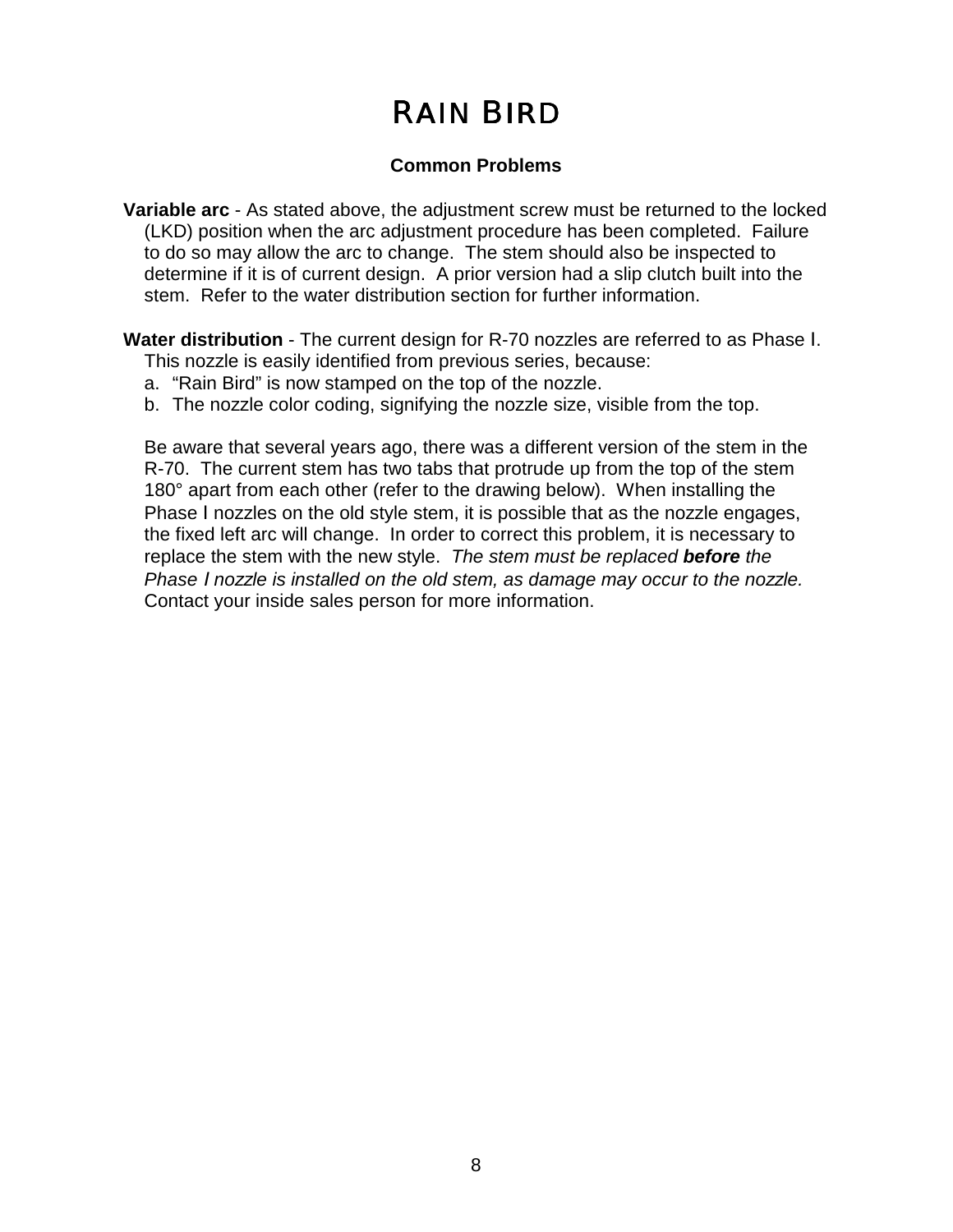### **REMOTE CONTROL VALVES**

The valves covered in this section will be electrically operated remote control valves (RCV's). All remote control valves can be separated into two different types. The difference between the two is how the water enters the upper chamber. The upper chamber is the area between the cover and the top side of the diaphragm. Once the water has entered the upper chamber there are only two paths for it to escape: the manual bleed or the solenoid exhaust port.

**Forward Flow** - The water inters the upper chamber through a port in the center of the diaphragm. This port will normally by filtered, be sure that the filter is kept clean.

**Reverse Flow** - The water can enter the upper chamber in several ways. Through an external tube that runs from the pressure side to the upper chamber, through holes in the outer edge of the diaphragm, or through ports machined in the valve body.

#### **Operation**

A common misconception is that a valve stays closed because of a higher pressure above the diaphragm (the upper chamber). If there is, for example, 100 psi of static water pressure in the mainline, how can there be more than 100 psi above the diaphragm? Without a pump installed at each valve, this situation would be impossible. The valve will stay closed because the surface area above the diaphragm is roughly 2 ½ times larger than the pressurized surface area below the diaphragm. This difference causes a greater *force* above the diaphragm than there is below the diaphragm. *Force equals Pressure times Area* (Force = P x A). Water enters the valve on the pressure side (usually the side opposite the solenoid). The water will then enter and fill the upper chamber through the path detailed in the preceding section. When operating properly, this water is trapped in the upper chamber. The valve will only open once the force above the diaphragm has been relieved. This can happen in either of two ways, the solenoid has been energized by the controller, or the manual bleed has been activated.

#### **Common Problems**

Before assuming that there is a valve problem, check the obvious. Is the water turned on, is the controller plugged in and programmed correctly, are there isolation valves that might be turned off? Verify valve operation by using the manual bleed. This might indicate a controller or wiring problem if the valve works properly when using the manual bleed.

**Valve will not close** - There are two things that will cause this. The first cause is a physical obstruction (rocks or other debris) preventing the diaphragm from seating. When removing a physical obstruction, be sure to thoroughly inspect the diaphragm assembly and valve seat area for damage. The second reason is insufficient force being developed above the diaphragm. Insufficient force above the diaphragm can be caused by several things.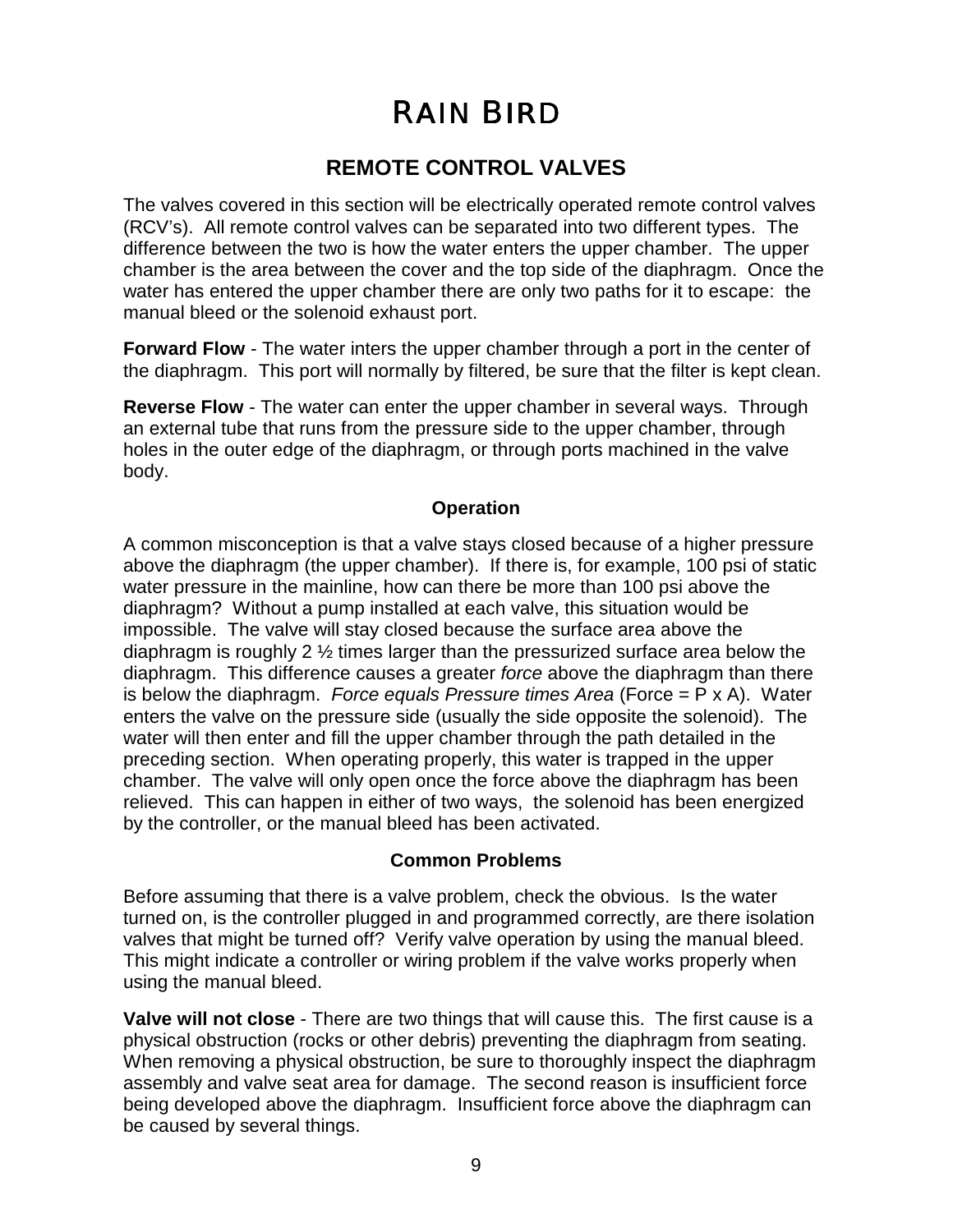- 1. The plunger is missing or stuck in the up position. Remove and inspect the solenoid.
- 2. Diaphragm filter plugged. This will prevent water from entering the upper chamber.
- 3. Flow control turned up too high. The diaphragm can stick in the up position under low flow/low pressure conditions.
- 4. Constant voltage from the controller. The solenoid will usually be warm to the touch and a slight vibration can be felt if this is happening.
- 5. Leak between the bonnet and body. Water will be visibly leaking where the body and bonnet are connected
- 6. An open manual bleed. An open external manual bleed will be very obvious. An internal manual bleed system can be unknowingly activated if the valve is unfamiliar to the customer.
- 7. A large hole in the diaphragm. (Forward flow valve only). Sufficient force will not build up in the upper chamber. Remove the diaphragm assembly and inspect it very carefully, replace it if there are any bubbles or other signs of wear.
- 8. The valve is installed backwards. The valve is now an expensive coupling. The arrows on the valve body indicate the direction of water flow through the valve.

**Valve seeping** - This is usually indicated by a puddle at the lowest sprinkler head. Using an automotive stethoscope may aid in determining which valve is leaking in a manifold. There are two main causes for this to happen.

- 1. Solenoid or solenoid seat is damaged. Water will constantly leak past the plunger. Replace the solenoid plunger of the seat if possible.
- 2. Valve seat is damaged. Check the valve seat and the diaphragm seating area for pitting and small debris. Replace the diaphragm if damaged. It may be necessary to replace the valve body if the seat area is damaged.

**Valve will not open** - There are again two main causes of this problem.

- 1. The first cause is an adjustment problem. The flow control stem is tightened all the way down.
- 2. The second is that the force is not being released from the upper chamber. There are several reasons for this to happen.
	- a) Solenoid burned out. A resistance test will verify if the coil is bad or not. Refer to the volt ohm-meter section to learn how to perform this test. Replace if necessary. 2. A torn diaphragm. (Reverse flow valve only). The hole in the diaphragm will allow more water into the upper chamber than can be bled off through the solenoid port. Inspect the diaphragm, and replace it if necessary.
	- b) Plugged ports. The port below the solenoid and/or the port leading to the solenoid chamber is plugged. This would again prevent the water in the upper chamber from being relieved. Clean the ports with a paper clip, *never drill out the ports.*
	- c) Solenoid not receiving voltage. The controller is not sending the necessary voltage, there are wiring problems, or the wire connections are faulty. Refer to the volt ohm-meter section to learn how to inspect the field wiring.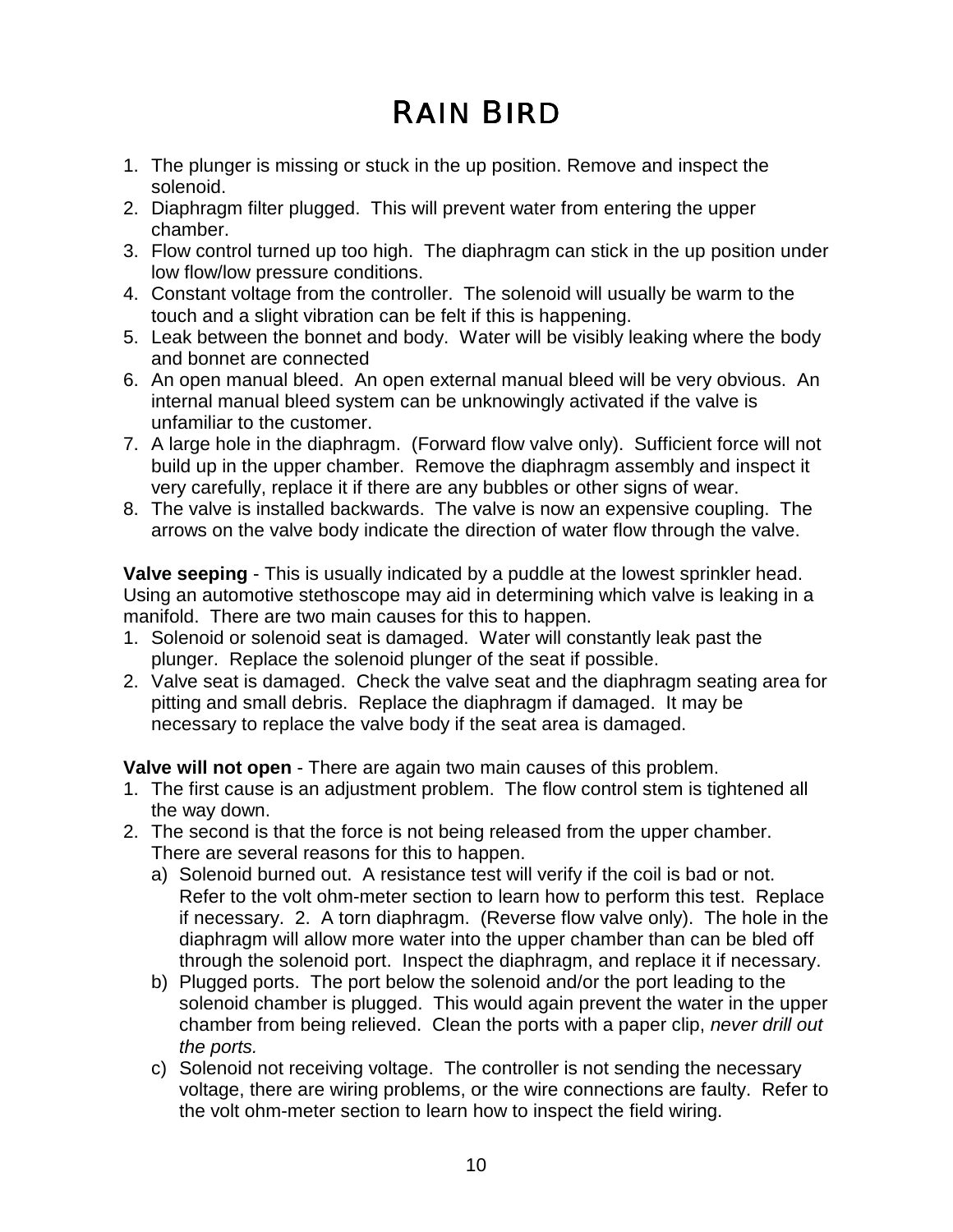### **CONTROLLERS**

This section will describe some troubleshooting procedures that will determine if the controller is indeed the bad component in the irrigation system. The controller is usually the first component blamed from an irrigation system failure. Typically, once the controller has been removed and taken to a repair facility, a conservative estimate is that 25% are returned without a defect being found in the controller. Before removing the controller it is recommended that the following are checked:

**Programming** - A program consists of three steps:

- 1. Start time The time of day that the irrigation should begin.
- 2. Run time The irrigation duration for each station.
- 3. Days on The day that the irrigation will operate.

\*\*If any of these steps are missing, the controller will not activate the valves.\*\*

**Auto/Off switch** - This switch must be in the AUTOMATIC or ON position in order for the controller to operate.

**Sensors** - If the controller is equipped with a rain sensor or moisture sensor, the program will not run if they have been activated.

#### **Troubleshooting**

This section will be divided into two sections in order to give more accurate troubleshooting tips.

Electromechanical Hybrid/Solid State

| <b>RC</b> series<br><b>RC</b> 8 series<br>RC 11 series<br>RC-12, 18, 23 series | <b>ISC</b> series<br><b>RCM</b> series<br><b>CRC</b> series<br><b>CIC</b> series<br>НP<br><b>ESP</b> series<br>EZ1 series |
|--------------------------------------------------------------------------------|---------------------------------------------------------------------------------------------------------------------------|
|                                                                                |                                                                                                                           |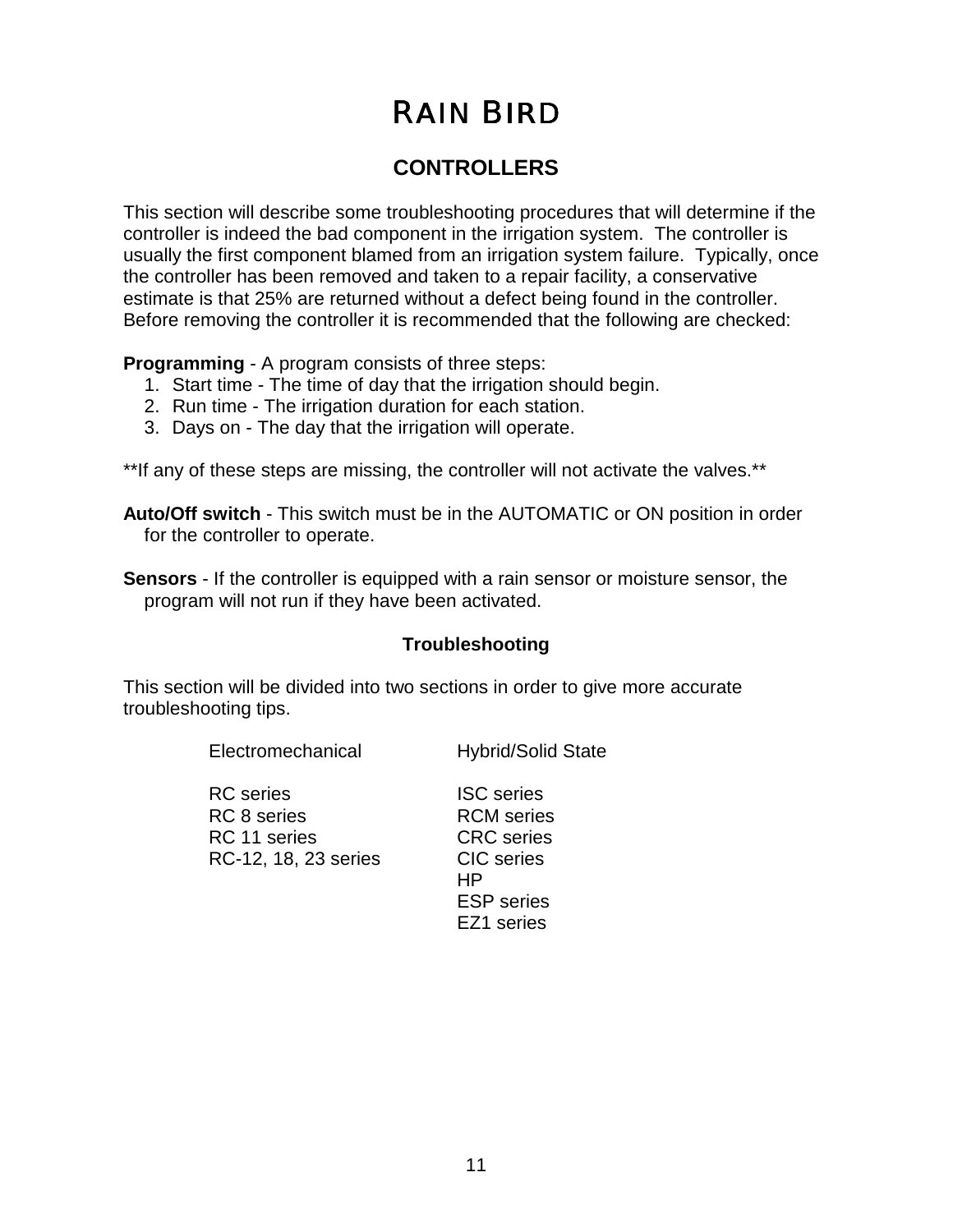### **Electromechanical Controllers**

- **Time and/or day incorrect** As long as an electromechanical controller is connected to its primary power source the correct time and day can be determined upon visual inspection. If this is not the case, check the following:
- **Primary power** Verify that the 117 volt VAC power is on and correctly connected to the controller. The acceptable range is between 105 and 129 VAC. If the voltage is above or below this range, contact a certified electrician.
- **Transformer** The transformer output should be between 24 and 28 VAC. If the primary power is correct, then the transformer should be replaced. This is not a Rain Bird warranty item, as this is usually caused by incorrect fuse sizing.
- **Circuit breaker/fuse** Check the condition of the circuit breaker or fuse, if it has been blown the most likely reason is a field wiring short. An Electromechanical controller will stop on the station that caused the problem. Reset the controller to its rest position and replace the fuse or reset the circuit breaker. Manually advance the controller to station #1 and allow it to run for one minute. If station #1 operates correctly then advance to station #2 and repeat this procedure until the fuse blows. This will determine the problem station. Once the defective station has been located, disconnect the wire that operates that valve. Continue the above procedure to test the rest of the stations as there could be more than one problem. Once this has been completed the controller will operate all of the stations that are still connected. The faulty field wiring will have to be repaired before they can be reconnected to the controller. Refer to the VOM section for field wire testing.
- **Clock motor** In order for the controller to maintain the proper time and day, the clock motor (sometimes referred to as the timing motor) must constantly operate. Because of this the clock motor will tend to fail before any of the others. Verify the motor is receiving the proper voltage, set the hour dial to the correct time, and wait for approximately one hour. If the hour dial has not moved then replace the motor.
- **Gears and clutches** (Note: Some controllers are direct drive and have no gears. The gear referred in this section relate to the RC-4, 7, 1230, and 1260 series only.) The gears transfer the rotation of the clock motor to the hour dial and station timing. Try to turn the station dial and hour dial in the opposite direction of the arrows shown on the face plate.

Do not exert excessive force when performing this test. If the dials will turn backwards then the clutch is stripped and the gears will need to be replaced. Inspect the gears for missing or worn teeth; also, inspect the hub where the metal shaft inserts through the gear for cracking. It is recommended that if either the station dial shaft assembly or the pilot shaft assembly needs replacement, both assemblies should be replaced as a set.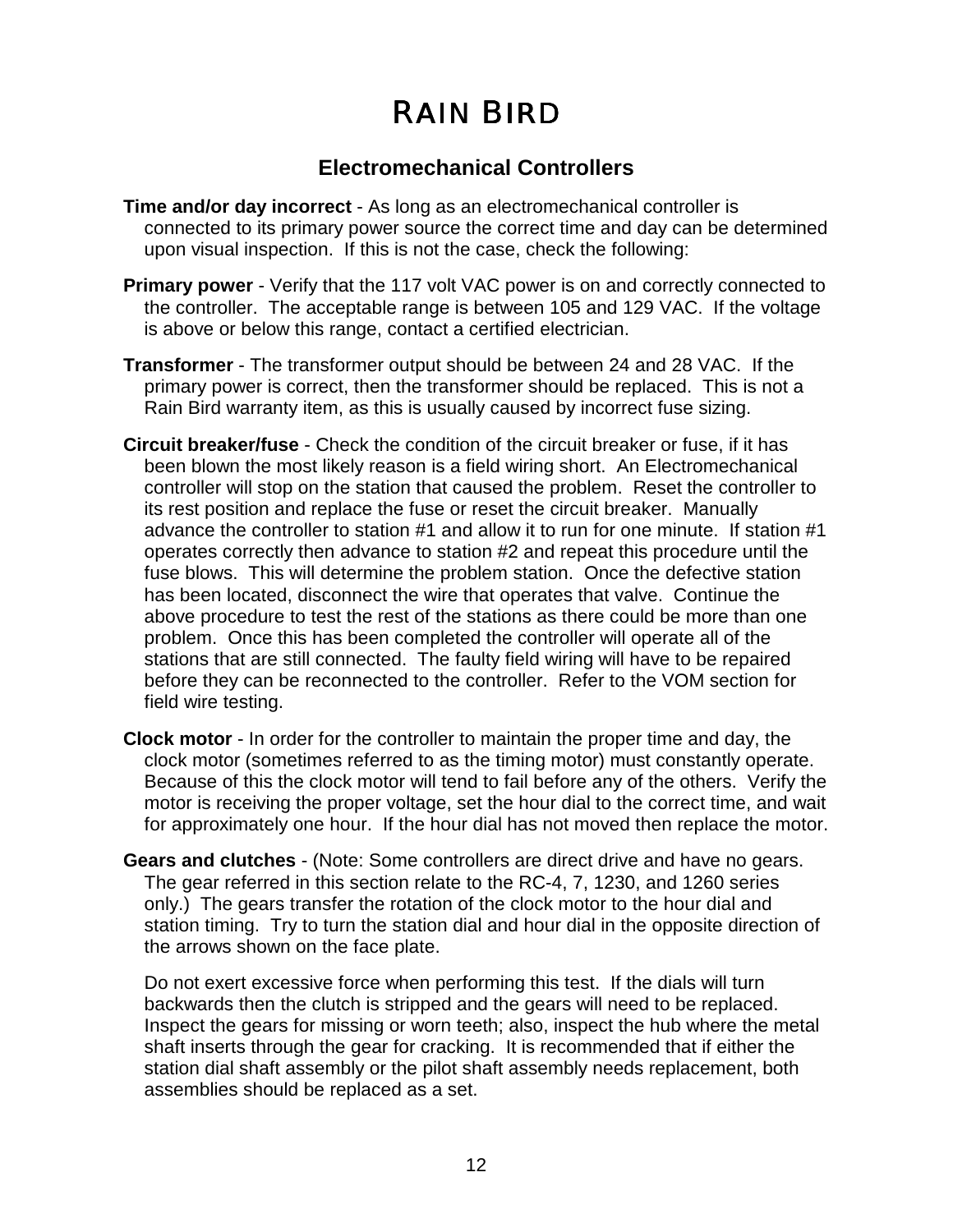- **Advance motor** This motor only received voltage and operates when the controller is changing stations and when returning the station dial to the rest position. When checking to determine if the motor is receiving the proper voltage, be sure that the motor is supposed to be engaged at that time. It may be necessary to apply the correct voltage directly to the motor from another source to verify operation. Before doing this, be sure to disconnect the motor from its existing power source! If the motor does not turn it will need to be replaced. If it does turn, then it is not receiving its proper voltage. Check the primary power and transformer.
- **Micro switches** A micro switch is a small switch that when activated, instructs the controller to perform a certain function. When there switches fail or are out of adjustment the controller will not perform as programmed. To determine if the switch has failed, turn off the primary power to the controller and conduct the following resistance test. Using your volt ohm-meter, check the switches, the resistance should be below 2 ohms when closed and infinite open. When micro switches fail they tend to not make contact when they should be closed. The resistance test will read several hundred ohms or higher when closed. The switch must be replaced and readjusted.

The button of the micro switch should not be depressed until a program pin is locked into position to activate the switch.

**Wafer switches** - The wafer switch is the distribution point for the valve voltage. As the center hub turns with the station dial, the valves receive their voltage one at a time. normal wafer problems occur when dirt accumulates on the tab or the contacts. This prevents the voltage being sent to the valves, or the valves turning on and off sporadically during their operating cycle. The wafer switches may be cleaned using the eraser end of a pencil, being careful not to bend any of the contacts. Be sure to check and clean the back side of the wafer switch. To do this it will be necessary to remove the two mounting screws and lift the wafer switch off of its shaft. When excessive wear occurs on a wafer switch, it is possible for the tab to break off. When this occurs, the switch will need to be replaced.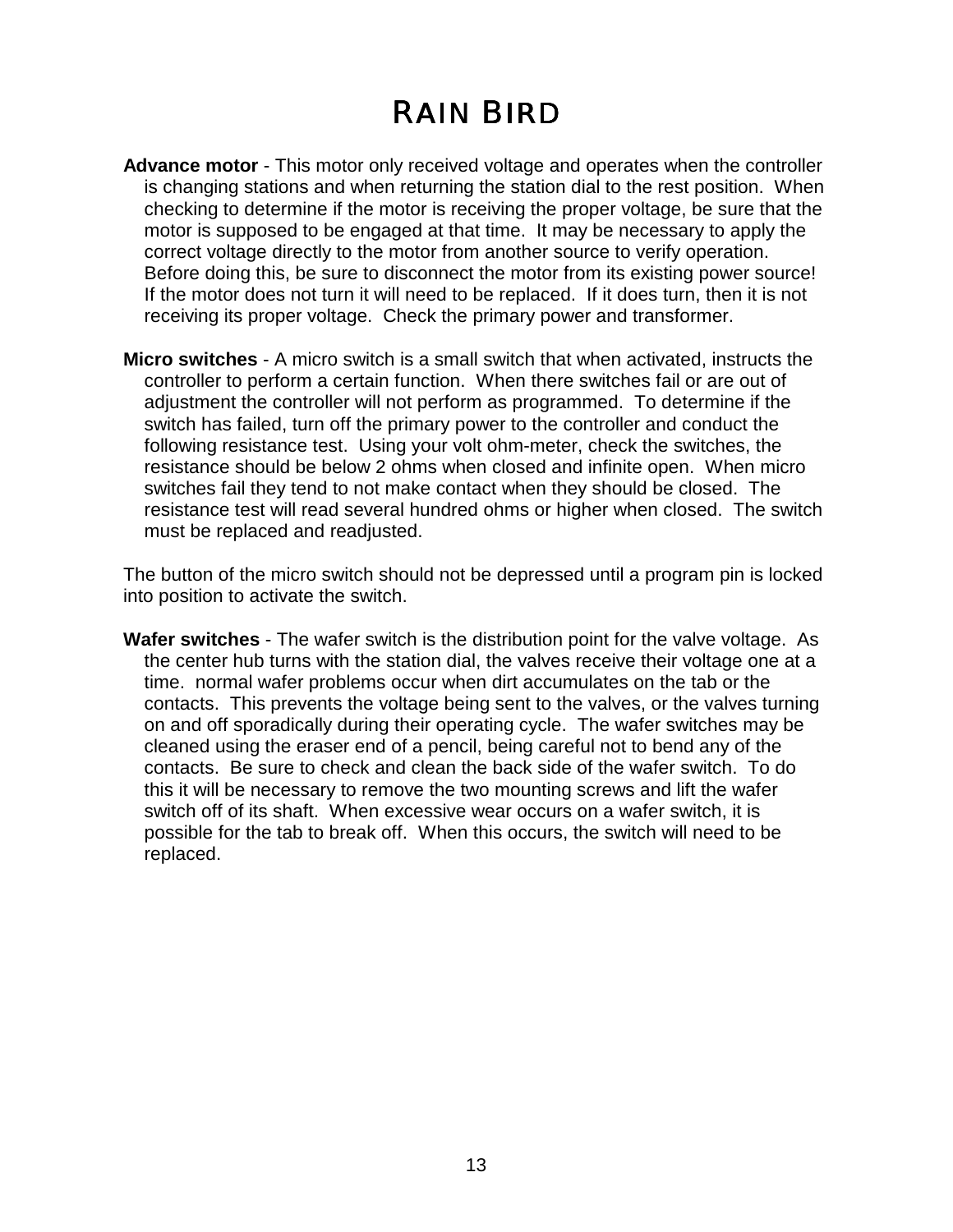### **Hybrid/Solid State Controllers**

Hybrid and solid state controllers are designed to provide the programming versatility that is needed to better protect our water resources. the technology that is necessary to accomplish this makes repairs by untrained persons. The following items should be checked before assuming that the controller is the problem.

- **Visible damage** Inspect the controller for any visible signs of damage. Check the keyboard for collapsed buttons: run your finger lightly over each of the buttons (a slight "hill" should be felt at each location). If a "valley" is felt then the keyboard must be replaced. This is not a warranty item. Inspect the printed circuit board for burned components; this is normally caused by lightning or other power surges. Power surges are also not covered by Rain Bird warranty.
- **Primary power** Verify that the primary power is within acceptable limits. Contact an electrician if incorrect.
- **Transformer** Verify that the transformer output voltage is between 24 and 28 VAC. If the output voltage is zero and the primary power is correct, then replace the transformer.
- **Circuit breaker/Fuse** Check the condition of the circuit breaker or fuse. If it has blown, the most likely reason is a field wiring short. When this happens, it only interrupts the 24 volt section of the transformer. The 12 volt section will remain active; therefore, the display will show that the station is on. Press the appropriate button(s) on the keypad to turn the active station(s) off. Reset the circuit breaker or replace the fuse with the valve specified by the manufacturer. Manually6 advance the controller to station #1 and allow it to run for one minute. If station #1 operates correctly then advance to station #2 and repeat this procedure until the fuse blows. This will determine the problem station. Once the defective station has been located, disconnect the wire that operates that valve. Continue the above procedure to test the rest of the stations as there could be more than one problem. Once this has been completed the controller will operate all of the stations that are still connected. The faulty field wiring will have to be repaired before they can be reconnected to the controller.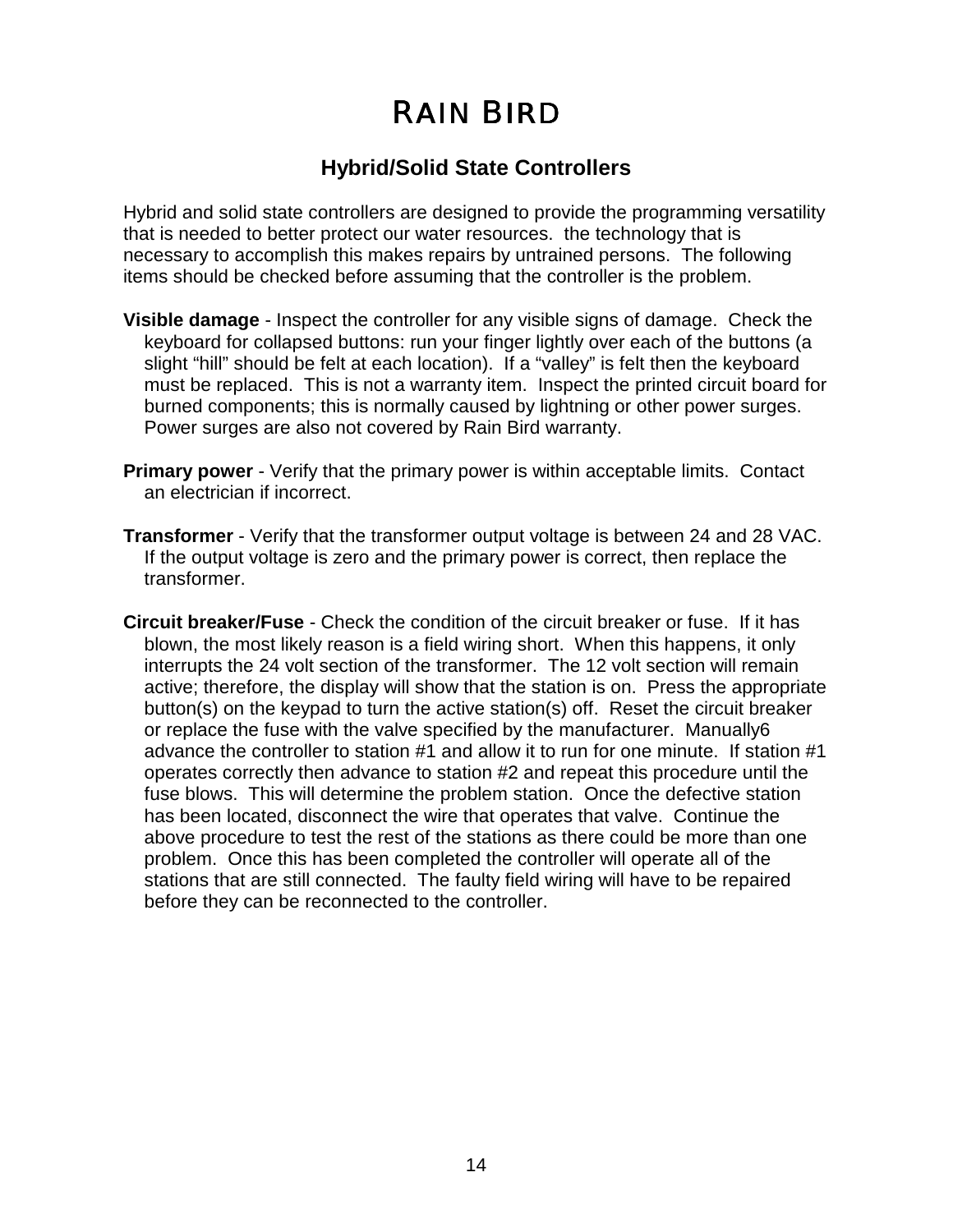### **Microprocessor Lockup Problems**

The microprocessor is the "brains" of the controller. Occasionally, due to electrical problems, the microprocessor will freeze all of its functions. The symptoms of this are:

Display blank, (the display does not show any information)

or

Frozen display, (the display shows erratic information that cannot be cleared or changed from the keypad)

and

The controller will not perform any of its programmed functions.

**If the following steps are taken, the microprocessor will usually resume its normal functions. It will be necessary to completely power down the controller.**

*\*\*Note: This process will delete your existing program!*

- **1. Primary power** It is necessary to disconnect the controller from its primary electrical source either by unplugging it from the outlet or by turning off the appropriate circuit breaker in the electrical panel
- **2. Battery backup** Remove the battery from the controller. The purpose of the battery is to maintain the information inside of the microprocessor in the event of a primary power failure. By removing the battery the microprocessor is allowed to reset itself to its normal condition.
- **3. Wait** Maintain this power down condition for 5 minutes to be certain the microprocessor will reset itself.
- **4. Primary power** Reconnect the primary power to the controller.
- **5. Function check** The display should now show 12:00 A.M. Set the time and day to the current setting. Using the manual controller function, turn on several stations and observe that they operate properly.

*If the controller now operates properly re-enter your original program and continue on to step 6. If controller still will not perform correctly it will need to be repaired by a qualified facility.*

**6. Battery replacement** - If the controller uses an alkaline battery, it is recommended that it be replaced with a new one at this time. (See section to determine if your model controller uses alkaline or NICAD batteries.) Reinstall the correct battery in the controller and perform a final resistance test to ensure proper operation. This procedure will normally resolve approximately 30% of the solid state "failures".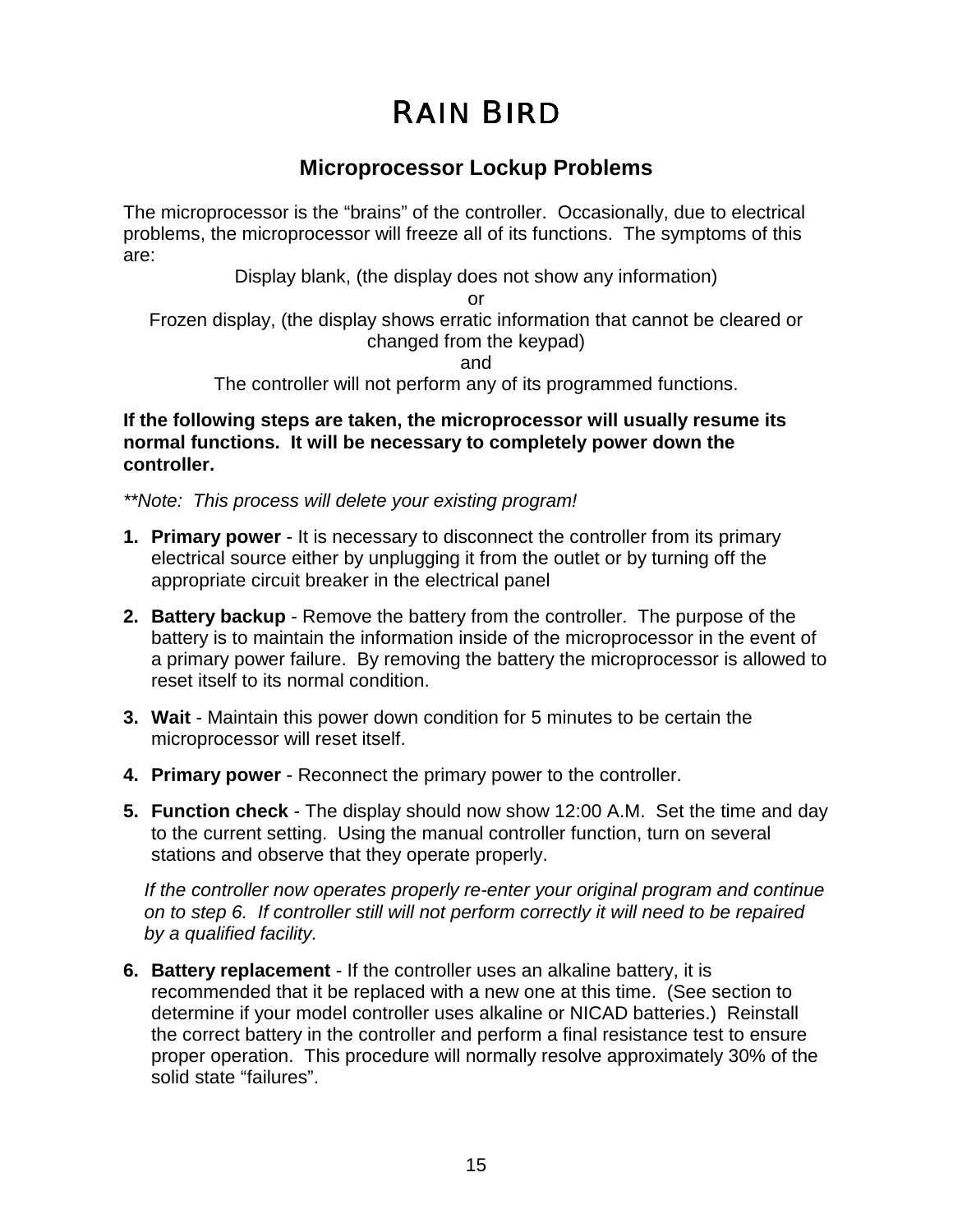### **VOLT OHM-METER ( VOM )**

A volt ohm-meter is an inexpensive piece of test equipment that is capable of measuring AC volts, DC volts, and resistance. By learning how to use this equipment, it is possible to troubleshoot controllers, solenoids, field wiring, and to verify AC and DC voltage levels.

There are two styles of VOM's, analog and digital. An analog VOM is the style that has a needle that moves across a face (similar to a speedometer). The DMM (digital multi-meter) has a digital display. DMM's normally have additional features than are available with an analog VOM, and therefore are more expensive. For this reason the following instructions are designed to work with an analog style VOM.

#### **Electrical terms**

- **AC volts (VAC)** Alternating Current, this is household voltage. Most irrigation solenoids operate on AC voltage.
- **DC volts (VDC)** Direct Current, this would normally be from a battery. DC voltage is polarized, meaning that there is a positive  $(+)$  and a negative  $(-)$ , sometimes referred to as ground. The VOM must be connected properly to prevent VOM damage, the RED lead is  $(+)$ , and the BLACK lead is  $(-)$ .
- **Resistance** a measurement of how difficult it is for the current to flow through the electrical system. This would be similar to being able to actively measure the friction loss when water flows through a piece of pipe.

#### **Comparisons between water and electricity Water term Electrical term**

Pressure (psi) Voltage (volts-V) Friction Loss (psi) Resistance (ohms- $\Omega$ )

Flow (GPM) Current (amps-A)

#### **For irrigation applications, a solenoid is considered to be good if its resistance is between 20 - 60 ohms**

**Short** - when the measured resistance is below 20 ohms for a single solenoid.

**Open** - if the resistance is above 60 ohms when measuring the field wiring.

**Note…when two valves are operated together on a single station, the resistance will be approximately ½ of a single solenoid.**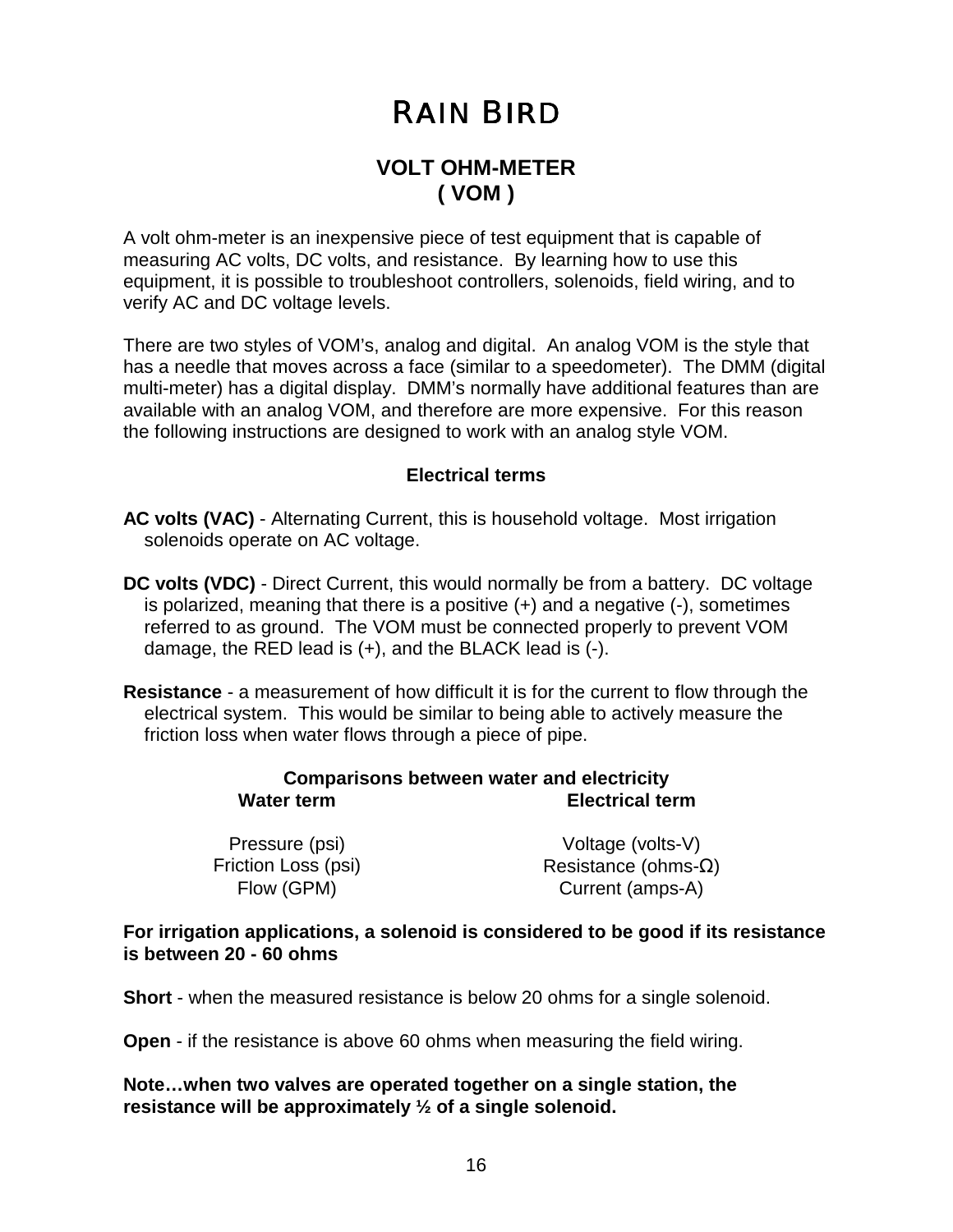### **Hook-up**

Your VOM will have one jack labeled (-) COM, into which the Black lead will be inserted. Insert the Red lead into the jack marked  $(+)$  V -  $\Omega$  - A. this same setup is used to measure AC volts, DC volts, and resistance.

#### **Taking measurements**

- **AC volts** Set the dial to the appropriate VAC scale. For example, if 117 volts is expected to be measured, the dial must be set to a scale above that. WARNING if the dial is set to the 50 ACV range and 117 volts is measured, damage to the VOM is likely. If the voltage is unknown, start with the dial on the highest available setting.
- **DC volts** As above, the dial must be set to the appropriate scale. in addition be sure that the polarity is correct. DC voltage has a positive  $(+)$  and a negative  $(-)$ terminal. The red lead is (+), and the black is (-), connecting the leads in reverse can cause damage to the VOM. If, from the rest position, the needle moves to the left, the polarity is incorrect; reverse the leads on the circuit that is being tested and take the measurement again.
- **Resistance** *Important, to prevent VOM damage the circuit power must be turned off.* There are several scales on the VOM, usually Rx1, Rx10, Rx100, etc. When changing the dial settings, it is necessary to multiply the uppermost scale by the dial setting. For example, if the needle is pointing to 15 on the ohms  $(Ω)$  scale, and the dial is set at Rx1, then there are 15  $\Omega$  of resistance (15 x 1 = 15). If the dial is set on Rx10 then there are 150  $\Omega$  of resistance (15 x 10 = 150). If the dial is set on Rx100, then there are 1500  $\Omega$  of resistance (15 z 100 = 1500).

Whenever resistance is measured, the VOM must be calibrated. This is a very simple procedure. Set the VOM to the correct scale (usual Rx1). Touch the two probes together and use the ohms adjust wheel to set the needle to zero. Keep in mind that zero ohms is on the right hand side of the scale (this would indicate a short) and the left side is infinite resistance (indicating an open). Start with the dial on the lowest setting (Rx1). If the reading shows infinite, change the dial to the next higher setting. Keep increasing the setting until an accurate reading is obtained. If the needle stays to the left side of the scale then the circuit is open.

Knowing how to operate a VOM will save considerable time when testing the wiring on a job site. It is possible to inspect the solenoid and field wiring condition from the controller. The procedure is as follows: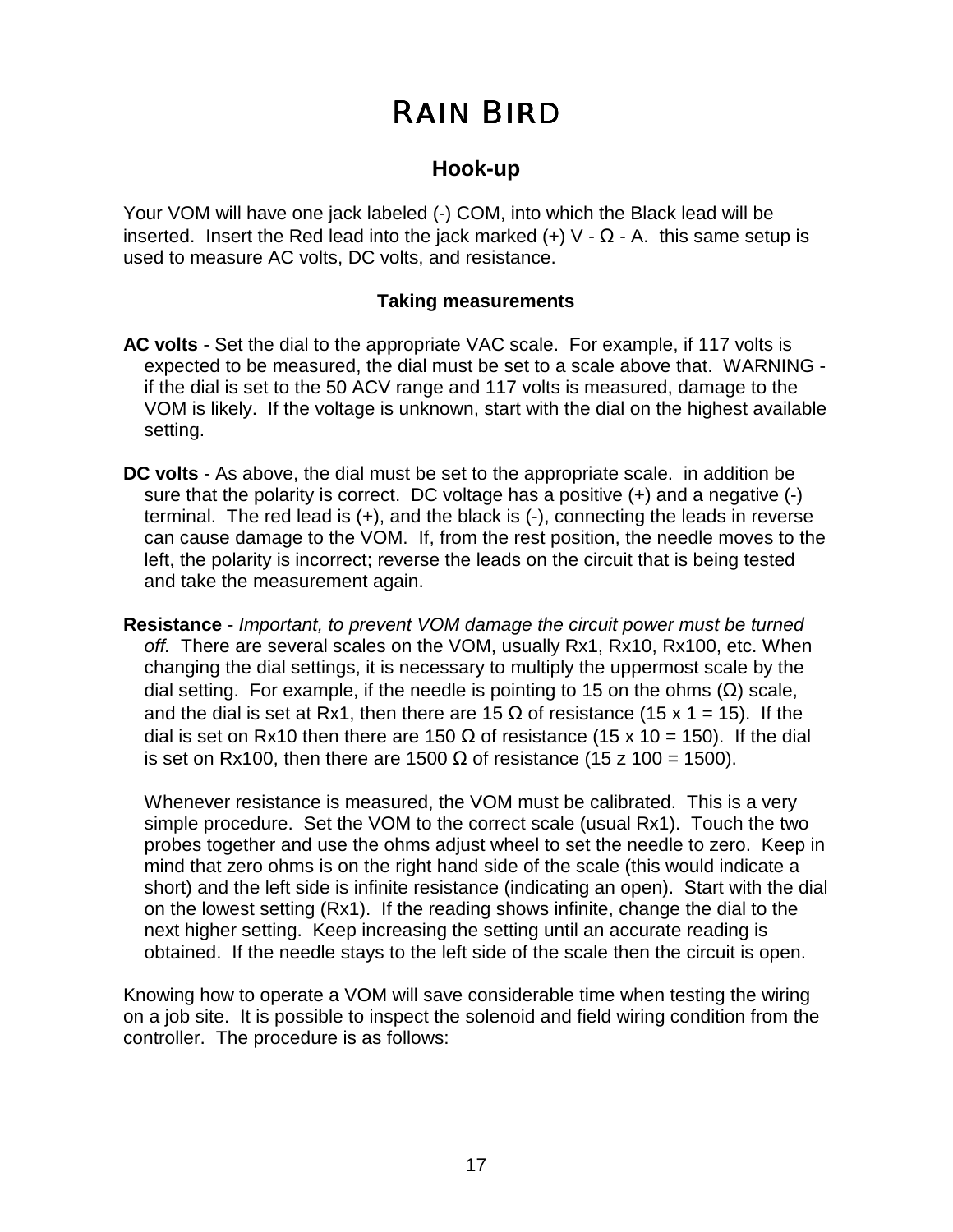#### **Resistance measurements**

- 1. Disconnect the common wire from the controller.
- 2. Set the VOM to the Rx1 scale and zero the meter.
- 3. Connect one of the VOM leads to the common wire (not the controller common terminal).
- 4. Touch the second VOM lead to each of the station terminals and record the resistance readings. Compare your readings to the acceptable range of 20-60 ohms.
- 5. If the measurements are within the acceptable range then the electrical circuit for that station is good. This test only inspects the field wiring, it is possible for that station to not work properly because of controller and/or valve problems.
- 6. If the resistance range is below 20 ohms (a short), proceed to the valve and disconnect the solenoid from the field wires. Test the resistance of the solenoid only. If the measurement is still low, than the solenoid must be replaced. Is the solenoid resistance is acceptable then the short is in the field wiring itself (2 solenoids connected to the station can also produce a low reading). Wire tracing equipment should be used to locate the problem.
- 7. If the resistance is above 60 ohms (an open), as above test the solenoid without the field wires connected. Replace the solenoid if the resistance is still above 60 ohms. More than likely the solenoid will test within proper limits. If this is the case, then cut out the wire connectors, twist the station and common wires together and re-test the resistance from the controller. The resistance should now read very low, possibly only 2-3 ohms. If the resistance is this low, then the problem was a faulty wire connector. Install new waterproof wire connectors on the existing solenoid and test the resistance again at the controller. If the resistance is still high when the common and station wires are twisted together, then there is an open somewhere between the valve and the controller. Wire tracing equipment should be used to locate the problem.
- 8. The final test will determine shorts directly into the earth. For this test, the scale on the VOM should be changed to  $Rx1K$  ( $1K = 1,000$ ). Disconnect each of the stations wires from the controller, in addition to the common still being removed. Connect one of the VOM leads to a piece of wire wrapped around a screwdriver. Insert the screwdriver into the ground. Touch the second lead to each of the station wires and the common. Each of these measurements should be above 700K (700,000) ohms. If the resistance is below 700K, it would indicate that a section of the wire has the insulation removed, and is making contact with the earth. Wire tracing equipment should be used to locate the problem.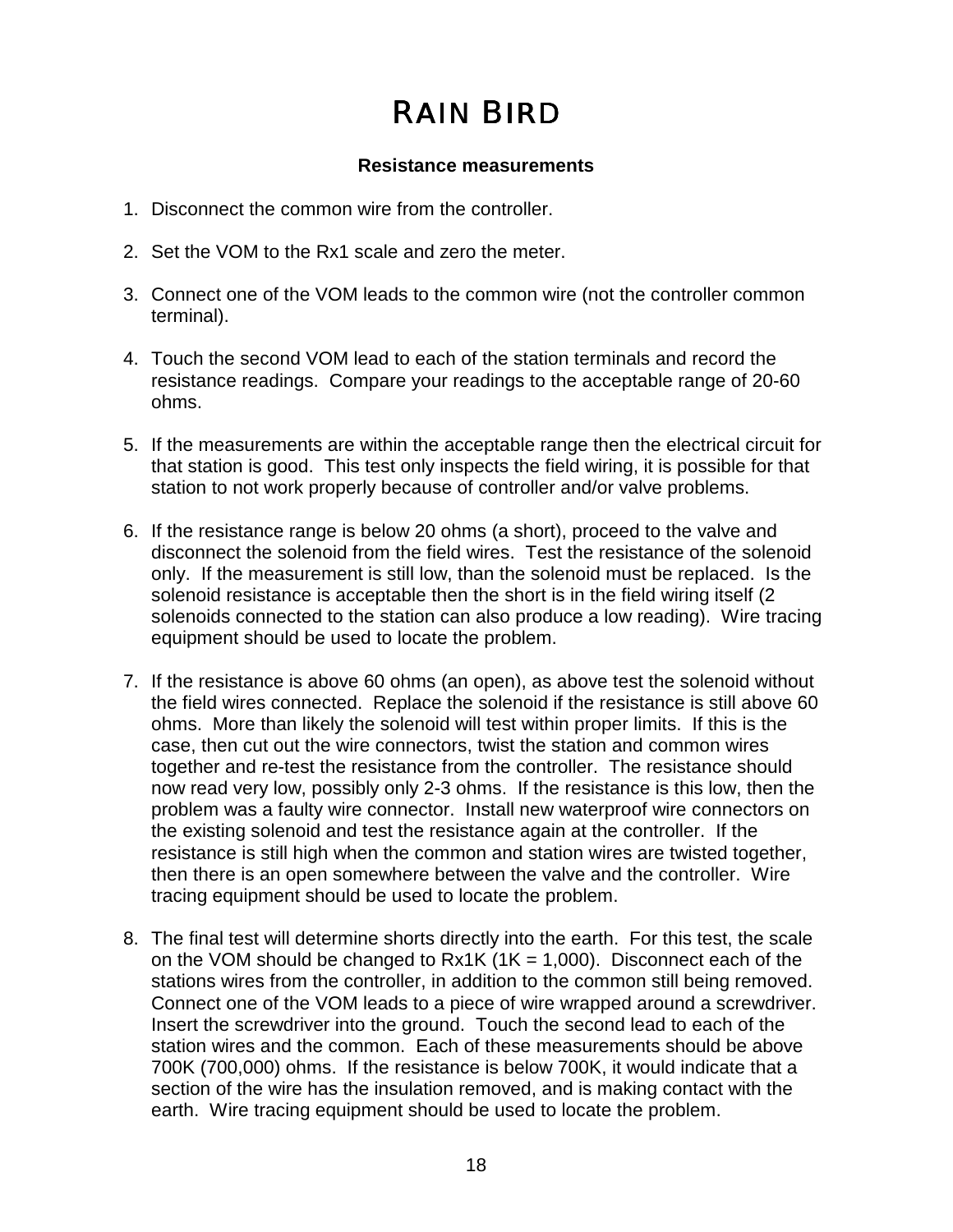### **621970 Relay**

#### **Description**

This relay has three sets of contact "families" called poles.

| <b>Terminals</b> | 1, 4, & 7 make up pole #1 | (Refer to figure 1) |
|------------------|---------------------------|---------------------|
|                  | 2, 5, & 8 make up pole #2 | (Refer to figure 1) |
|                  | 3, 6, & 9 make up pole #3 | (Refer to figure 1) |

Each pole is electrically independent of the others. This means that there are no wires that internally connect the three poles.

Each pole consists of three contacts, a normally closed (NC) contact, a normally open (NO) contact, and a movable contact called the wiper.

| Terminals 1, 2, & 3 are the normally closed contacts. | (Refer to figure 1) |
|-------------------------------------------------------|---------------------|
| Terminals 4, 5, & 6 are the normally open contacts.   | (Refer to figure 1) |
| Terminals 7, 8, & 9 are the wipers                    | (Refer to figure 1) |

In addition to the three poles there are two terminals marked A & B. These terminals are connected to the coil. In this relay, the coil is operated by 24 VAC (VAC = household voltage). This allows the relay to be connected to any manufacturer's controller that has a 24 VAC output.

| Pole #1 | Pole #2             | Pole #3 |                                                                      |
|---------|---------------------|---------|----------------------------------------------------------------------|
| 1<br>4  | $\overline{2}$<br>5 | 3<br>6  | <b>B</b> Normally closed contacts<br><b>H</b> Normally open contacts |
| 7       | 8                   | 9       | <b>H</b> Wipers                                                      |
| А       |                     | B       | <b>B</b> Coil                                                        |

Figure 1 Bottom view of the 621970 relay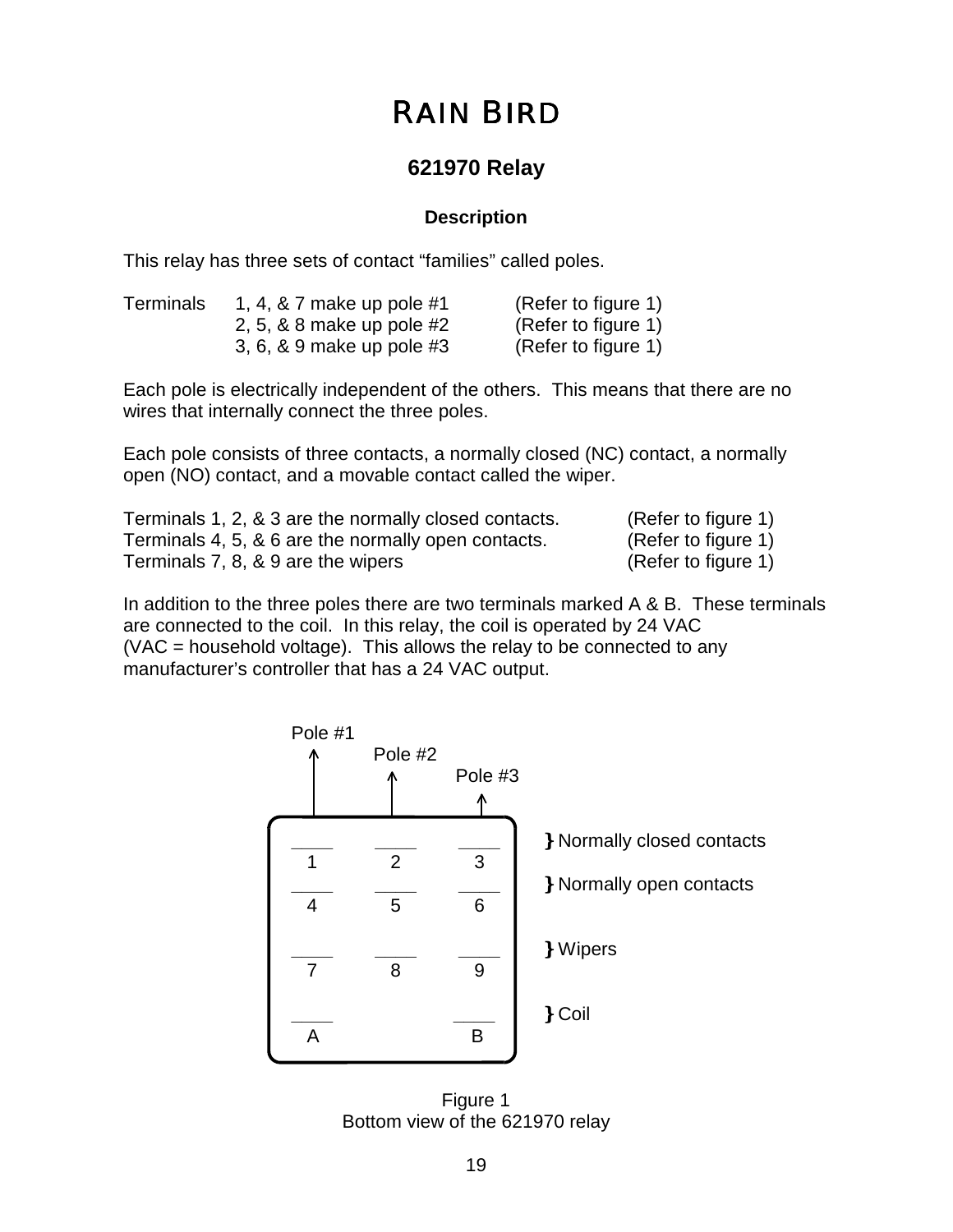### **OPERATION**

In its "rest" position within each pole, the wiper is making contact with its NC contact. Example: Pole #1, terminal 7 is touching terminal 1; pole #2, terminal 8 is touching terminal 2; pole #3, terminal 9 is touching terminal 3. Remember: the three poles are not connected to each other. Refer to figure 2.

When 24 volts is applied to the coil (terminals A & B), the relay will be turned on, or energized. Once the relay has been energized, the coil will develop a magnetic field. This will pull the wipers in each pole away from their NC contacts and cause them instead to touch the NO contacts. Refer to figure 3. Example: pole #1, terminal 7 is touching terminal 4; pole #2, terminal 8 is touching terminal 5; pole #3, terminal 9 is touching terminal 6.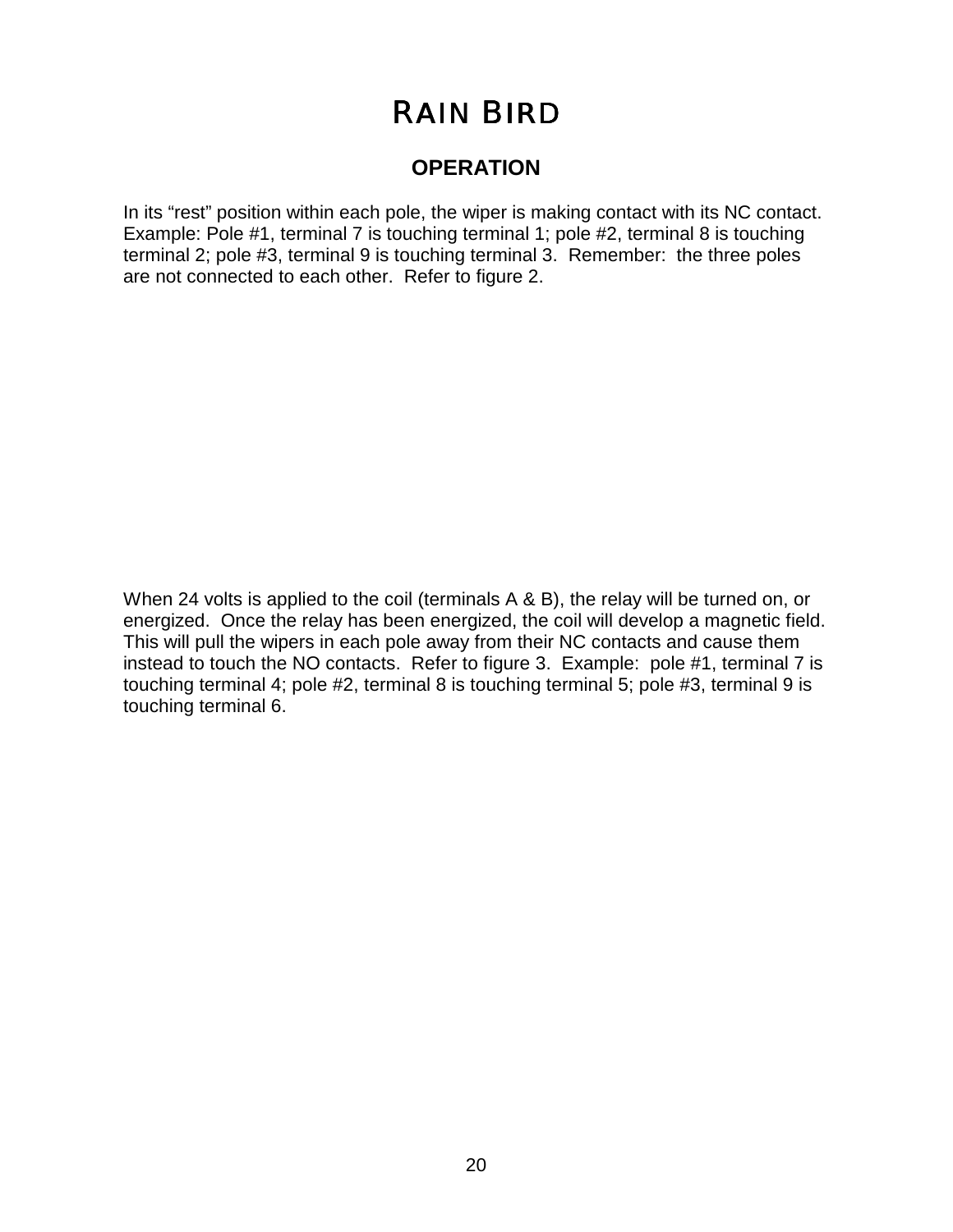### **RELAY USES**

One of the most common uses of the relay is as a pump start relay. The pumps used for irrigation systems operate on 117 VAC or higher. The contacts of the 621970 relay are rated at 10 amps (per pole) at 240 VAC. If your pump or other devices has a higher current or voltage requirement, then contact an electrical supply for the availability of a different relay. Relays are available in a very wide range of shapes, sizes and electrical characteristics.

The example below will explain the use of the relay to activate a 117 VAC booster pump. The booster pump should operate only when the controller is activating one of its stations. With most controllers, when one of the stations is activated, 24 volts is supplied between the common and pump start terminals. There are some controllers that supply 117 VAC to the master valve terminals. DO NOT use the 621970 relay in this situation.

The controller common should be connected to terminal A. The pump start wire from the controller will now be connected to terminal B. (When using the 621970 relay, be sure that only 24 VAC is being supplied between the common and pump start terminals.)

The black "hot" wire will run from the electrical service to terminal 7, the wiper for pole 1. Figure 4 uses pole 1, but any one of the three poles may be used.

The black wire going to the pump will be connected to terminal #4, the normally open contact of pole 1. The white "common" wire and the green ground wire will run directly from the electrical service to the booster pump. No other connections to the relay are necessary. Refer to figure 4.



Figure 4